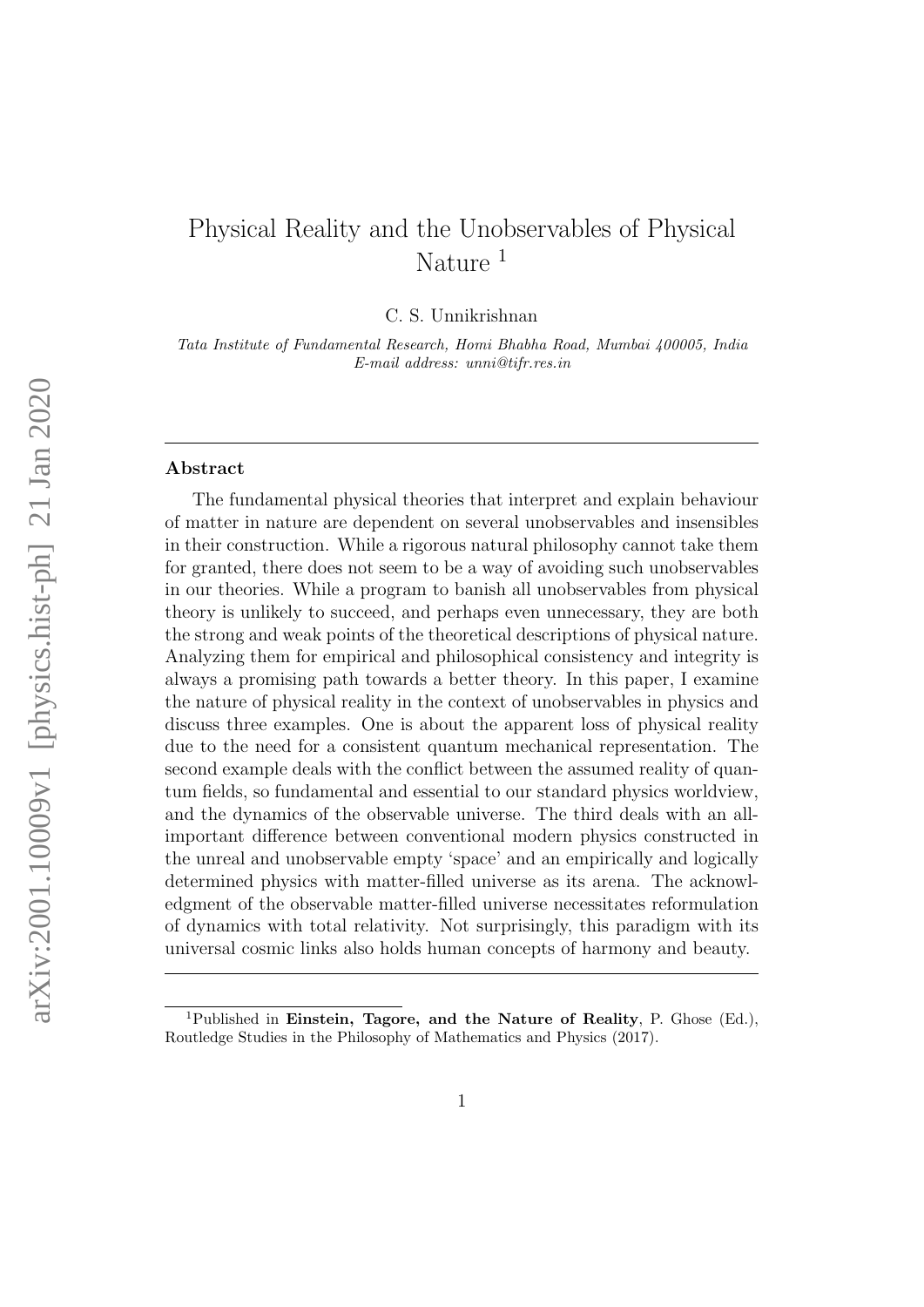### 1. Introduction and Scope

The fundamental physical theories that interpret and explain behaviour of matter in nature are dependent on several unobservables and insensibles in their construction. Entities like fields, wave-functions, and even space and time are all unobservables, except as manifestations of material existence and behaviour. There is thus an obvious difference of degree and meaning between the reality associated with these unobservable theoretical entities and that of perceptible matter. The success of the physical theory is often taken as evidence for the physical reality of such unobservables. While a rigorous natural philosophy will not be able to support or approve their reality with the same vigour and conviction as it might defend the reality of matter, there does not seem to be a way of avoiding such unobservables if we have to construct theories. Though there is compatibility and consistency between observables and unobservables in most of classical physics, apparent conflicts and dissonance arise when microscopic physics is to be understood with a satisfactory theory. There are even observational consequences highlighting such conflicts when cosmology and the dynamics of the universe are included into the larger physical framework.

In this paper, I examine the nature of physical reality in the context of unavoidable unobservables in physics [\[1,](#page-30-0) [2\]](#page-30-1), and discuss some examples. For the purpose of this discussion I will work with a definition of an unobservable (in physics) as a quantitative entity, created and mathematically representable in relation to a theory of sensible matter and its behaviour, but whose ontological status cannot be established nor demonstrated directly or by deduction employing methods usually used for material entities. Thus an unobservable cannot be proved to exist by tangible sensing with any conceivable observational device or even by a logical argument relying on empirical evidence, with a degree of conviction nearing that of the reality of material existence that we normally admit in the context of physical science. Another description, in line with the history of the use of such unobservables, would be as entities created or postulated, in the context of the physical theory, which we are willing to believe as real but cannot be proved to exist or otherwise by any empirical means known to science. In this sense, such unobservables belong to a projected reality involving the human mind. Clearly, we do not have a firm definition to go by and I hope that the examples can serve as clear indicators.

I do not plan to discuss the issue of realism in the sense it is usually debated on, where questions or doubts are raised whether what is perceived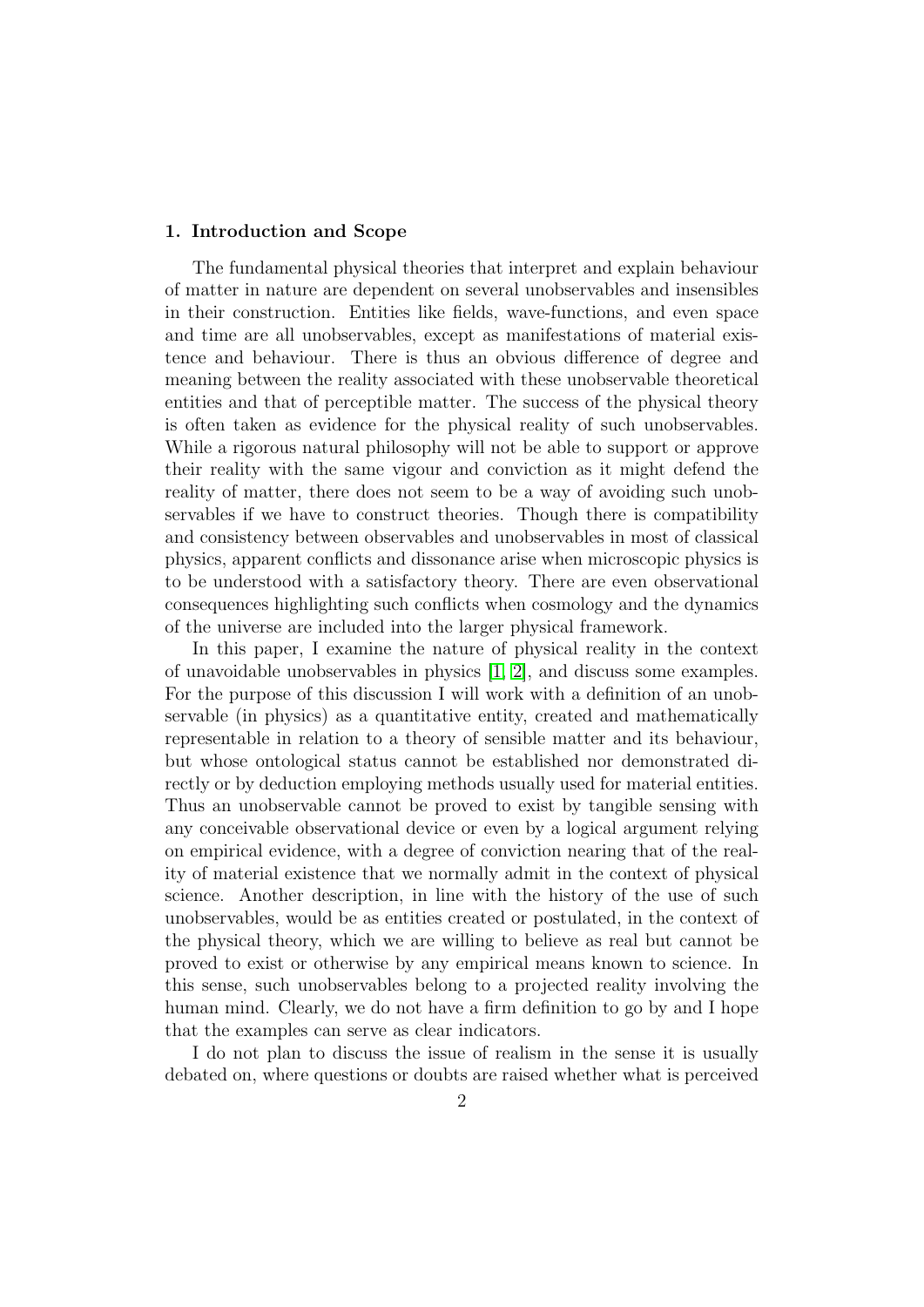implies an underlying objective reality and existence. For the purpose of our discussion such debate is a distraction. In fact, the view taken here is that the issue of real existence independent of perception of the human being is irrelevant for human endeavours like science. All what is required for science is the internal consistency and stability of perceived and observed patterns of nature. While it is a reasonable to extrapolate that to an objective reality underlying perceived phenomena, there is no logical necessity that we establish that reality before building theories of phenomena. However, this is not a point to dwell on within the scope of this paper.

One of the features of science, especially physical science, is a powerful urge to construct theories of phenomena, instead of just cataloging and classifying phenomena and their spatio-temporal patterns. Theories go beyond mathematical modeling of patterns. For example, the mathematical and geometrical description of planetary motions, which of course contains some aspects of theoretical construction of a mathematical nature, attains the status of a physical theory only when completed with an explanatory description involving the massive sun, gravity, inverse square law etc. The ability of the theory to include a reasonable explanatory power, addressing the questions of 'why' and not just 'how' is important in natural philosophy and physics.

As soon as we embark on this program of theoretical description of observed phenomena, we face the problem of having to conceive and include entities that are not directly sensed, but could reasonably be argued to 'exist' in nature. More often than not, such entities remain unobservable, with only plausibility and consistency arguments in support of their reality. However, they are, by design, fully representable mathematically and they bear definite relations to observable quantities and other elements in the theory. Often, the motivation for introducing an unobservable is a strong commitment to causal development of the physical world through a series of cause-effect relations. The justification is made stronger subsequently if there is relatively long lasting success and consistency of demonstrating the cause-effect relations in phenomena relying on such an entity. A concrete example, the theory of planetary motions, can clarify the essence of such a structure of the physical theory.

### 2. Physical Theory with an Unobservable: an Example

There were pre-Keplerian descriptions of planetary motions with supporting geometrical construction that did well in the construction and pre-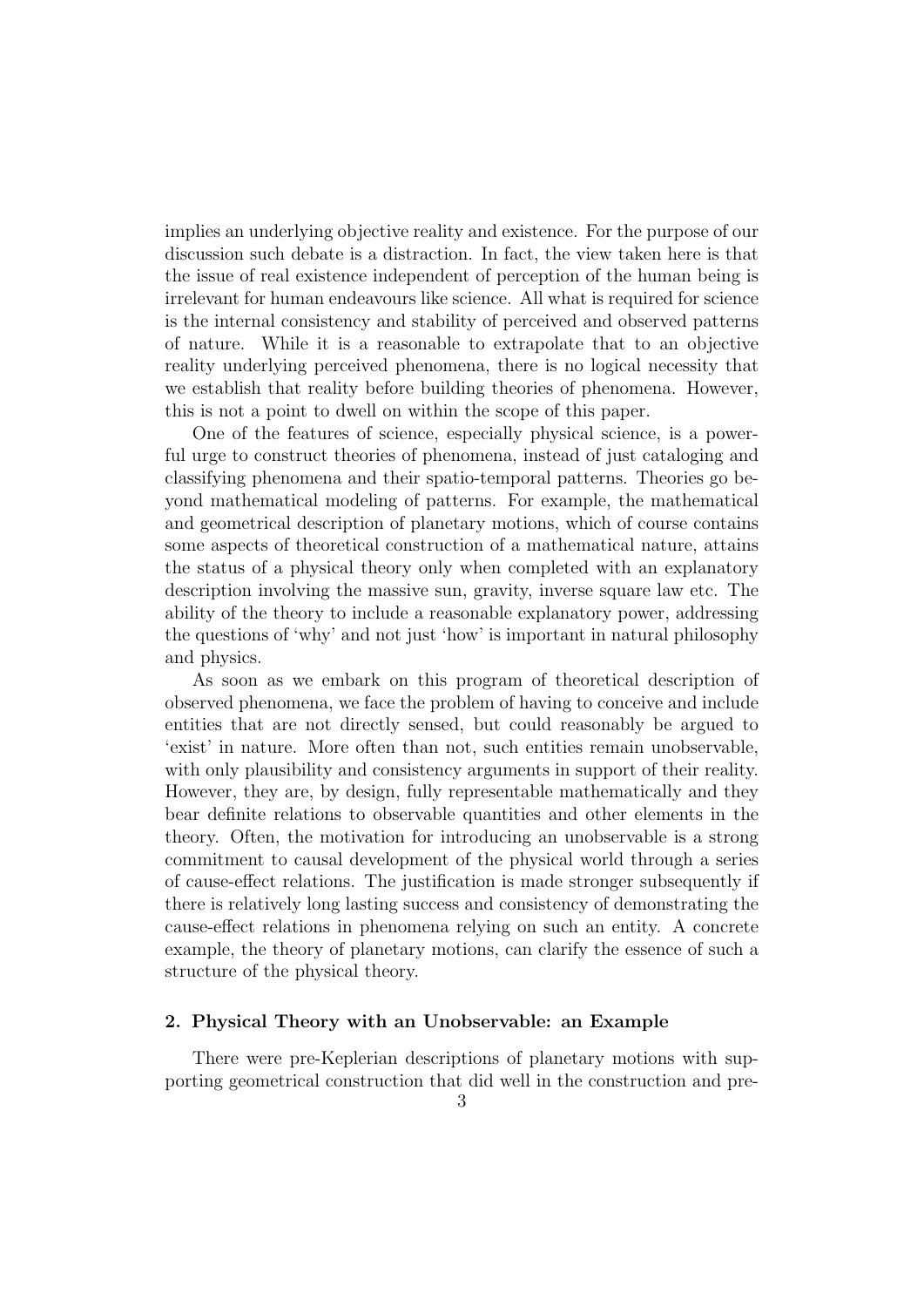diction of the ephemeris. Kepler's model of planetary motions, based on a compact set of statements or 'laws' improved the precision of dealing with planetary trajectories, but still did not provide an answer to why planets move in elliptical orbits in precisely the way they do. That explanation had to wait for Newton's theory of gravitation and his identifying the long range gravitational action as responsible for holding the planets in their orbits. All of Kepler's laws emerged as consequences of the underlying physical theory advanced by Newton, with the inverse-square law for gravity and the conservation of angular momentum. But the transition from mere laws to a physical theory also brought in the need to hypothesize the phenomenon of non-contact gravitational action that can 'hold' an object at a distance under a force without any contact. The disbelief about such a possibility is cured by postulating a field of gravity (which was done much after Newton's time), continuous and contiguous from one material body to another, acting like an invisible and insensible, yet 'real' entity. We clearly see in this example the necessity and role of an unobservable in a fundamental physical theory. Faraday is rightly credited with firmly presenting the concept of the ethereal fields of electricity and magnetism, and with asserting and defending their 'reality'. Phenomena based on electromagnetic radiation are now considered sufficient proof for their physical reality. Any attempt to avoid such pervading fields makes the theory very complicated and subject to criticisms of non-local action at a distance. In any case, historically, a 'field' has become an integral part of physical theories, in spite of our inability to really prove its reality with the same degree of conviction as the reality of matter.

### 3. Fields, Sources, Space and Time

The concept of 'fields' of various kinds dominates the physical theory and modern physics, and fields are essential to both classical and quantum theories. However, the classical fields we are familiar with are somehow in good harmony with our notions of plausible reality, perhaps because such fields were postulated in an intuitive way in the context of electromagnetism and gravity. They are in fact natural extensions of sensible material fields, like the velocity or density at different points of a flowing liquid, or the temperature at different locations in space. These material fields are related to some physical property of continuously distributed matter. Hence, once the reality of matter is accepted, the reality of such a field is not in serious doubt. In contrast, a magnetic field or a gravitational field is characteris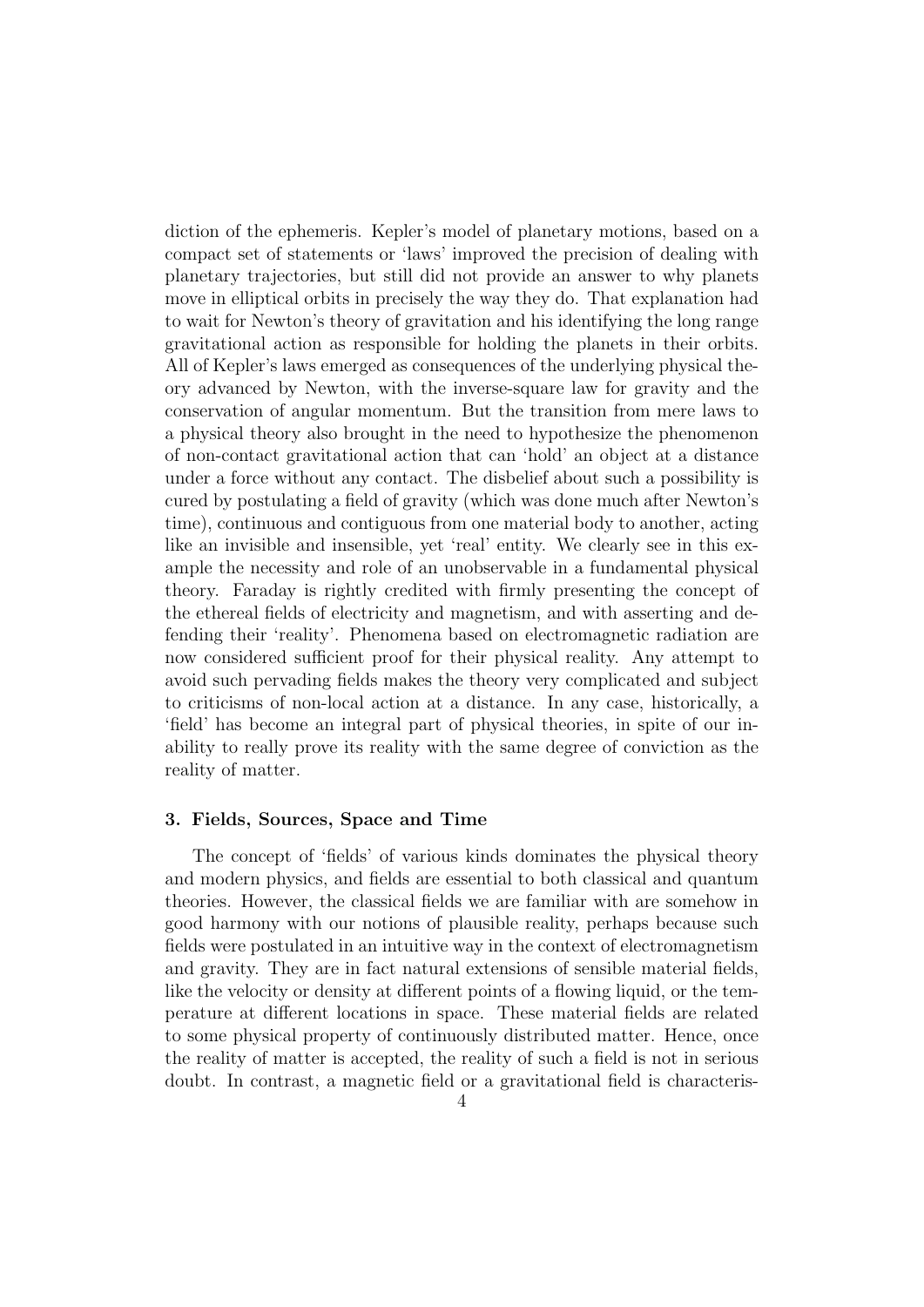tically different. They certainly need a material source, like a current or a massive body, but fields are posited to exist in regions where there is no source. The field is the physical device that connects one material object to another spatially separated one, and the field is the agent of the interaction and the evolution from cause to effect. Such fields are 'observed' only through the dynamical behaviour of a material body - a test particle, as it is often described - in the presence of some spatially separated source matter. Here we see a secondary layer of reality that can be questioned into doubt. Fields like the electric and magnetic fields, and the gravitational field are theoretical constructs, posited to exist to simplify both the mathematical structure of the theory and to preserve an intuitive understanding of physical phenomena as due to contiguous cause-effects relations in space and time. One of the implied tenets of physical sciences is the need to empirically prove the existence of an entity as 'physically' real. However, this cannot be insisted on in the case of such fields. They remain unobservable in the sense of 'observability' as applied to the reality of matter, while being consistent with the hypothesis of their reality in physical phenomena.

Einstein had discussed the relation between matter, fields and space in the context of the development of the theories of relativity [\[3,](#page-30-2) [4\]](#page-30-3). The point of view expressed there is that fields are physical states of space, modifiable by the presence of material sources. (In fact, this was his motivation for constructing unified field theories where there is only one structure of space when both gravity and electromagnetism are considered together). Though he gave importance to sensible experience as the true basis for concepts with ontological content, one sees in his writings the preference to give superior status, relative to matter, to the geometric empty space. (In his article 'Physics and Reality' (ref. [\[3\]](#page-30-2)) he compared his field equations to a building with one of its wings made of fine marble, standing for geometry of spacetime, and the other made of low grade wood, meaning matter. That he had to depend on two forms of matter itself to make this statement is another matter!).

There is a strong relation between the familiar fields and the state of motion of matter. While an electric field represents the action between static charges, the magnetic field represents the action of charges in motion, or 'currents'. When motion ceases, magnetic fields disappear. Also, curiously, only moving charges can 'see' a magnetic field. There are similar features in the modern theory of gravitation. Hence, the reality of such fields is dependent on the state of the motion of the observer, or that of the device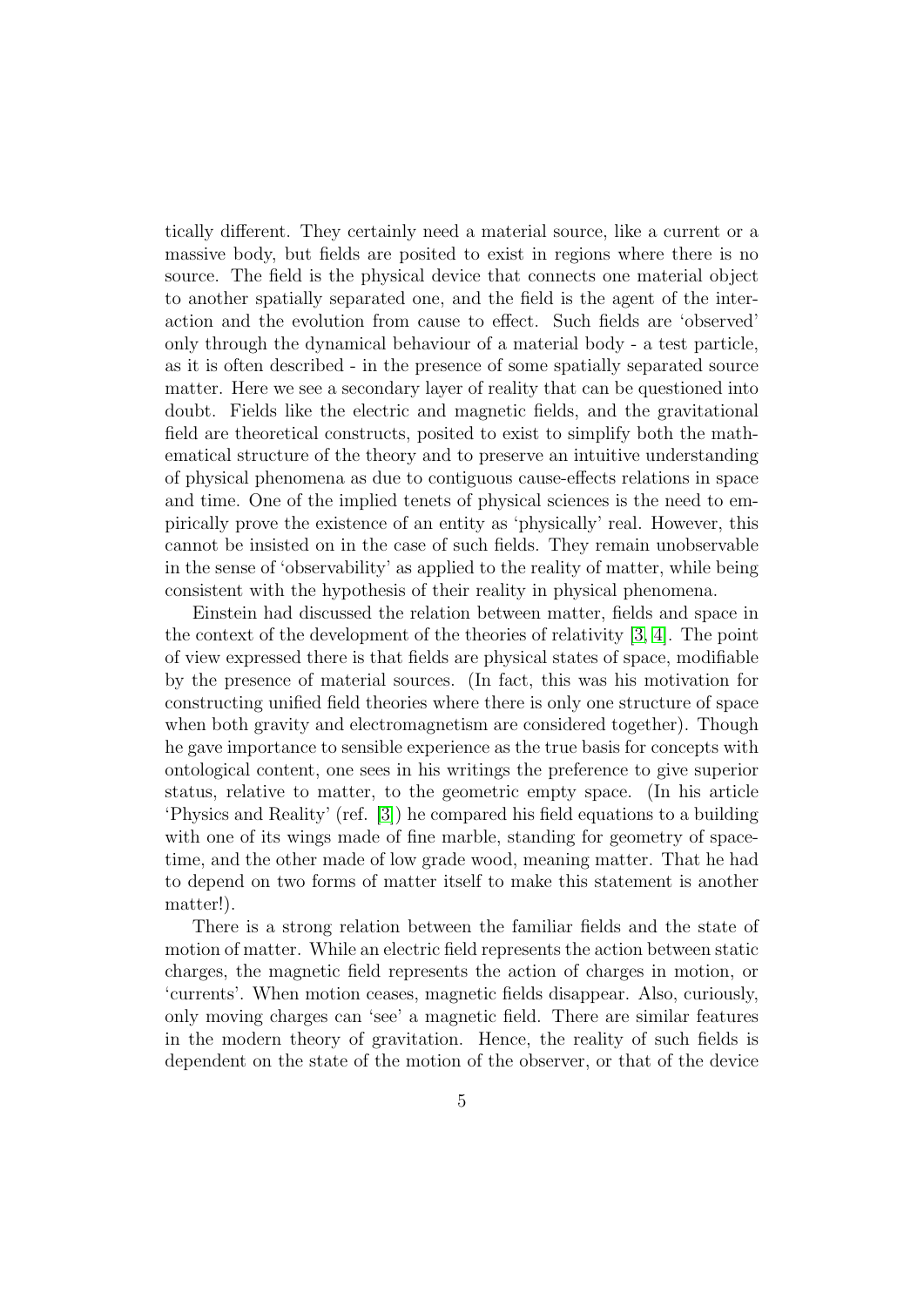used by the observer to 'sense' the field. This feature illustrates the subtle aspects of dealing with the issue of reality of even familiar entities in the physical world.

At least in one context, the hypothesis of a 'field' seems to be more than a convenience. That is the phenomenon of radiation. Light can in principle be thought of as the response of charged particles in the eye to another charged particle moving periodically somewhere else far away. In this view, there are only (charged) material particles. However, thinking of light as a propagating field in its own right and reality, separated from the source or a potential detector, is considered to be essential for a consistent description. Indeed, light of that kind is considered as particles in their own right, called photons. Therefore, understanding the reality of photons is, and will remain, crucial for understanding a whole lot of ontology in physical theory. One important aspect to note in the case of such 'radiation fields' is that they are retarded in time - there is a time delay that increases with distance between the cause (motion of the source) and the effect (response of a detector). So, perception itself is not perception of 'now' in an absolute sense. This is the basis of the denial of absolute simultaneity of events in relativity theories. We will come back to a discussion of the field of electromagnetism, when we discuss the 'physical properties' of the unobservable vacuum or emptiness.

There are two fundamental 'fields' used in physics, with progressively more physical roles ascribed to them as the theory progressed. These are space and time. While Newtonian physics needed space and time with some precision in their definition distilled from the common sense use of these concepts, modern relativistic physics treats these as dynamical fields in a sense similar to the way electromagnetic fields are treated. A fuller discussion of this is not intended here. However, we will occasionally comment on the status of space and time, or space-time as it is referred to in relativistic physics, as physical fields. A discussion of the reality of space and time is fraught with many dangers of logical and philosophical complexities. Simply put, a concept like time does not make sense without matter. All our notions of time are changes in material configurations. While space without matter is 'imaginable' in a way, even those notions of spatial extent etc. are generalized from our familiarity with material reality. Quoting from Einstein's forward to Max Jammers book [\[5\]](#page-30-4), 'Concepts of Space',

...two concepts of space may be contrasted as follows: (a) space as positional quantity of the world of material objects; (b) space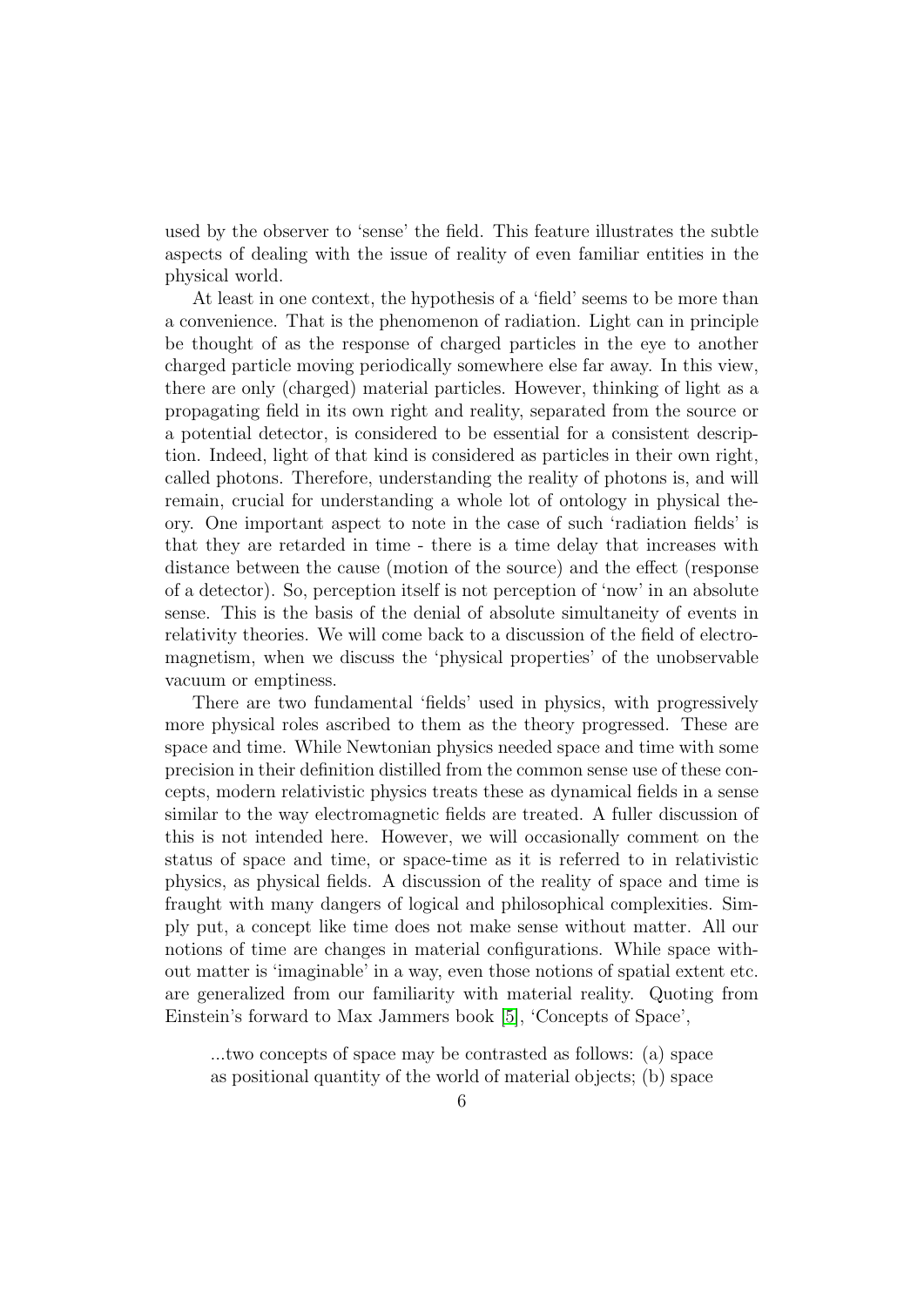as container of all material objects. In case (a), space without a material object is inconceivable. In case (b), a material object can only be conceived as existing in space; space then appears as a reality which in a certain sense is superior to the material world. Both space concepts are free creations of the human imagination, means devised for easier comprehension of our sense experience.

Space and time are the supreme and primary unobservables in physics, without any reality independent of matter, notwithstanding their modern status as the dynamical arena of gravitational effects as described in Einstein's general theory of relativity. However, they are essential for even starting to imagine about a physical theory, let alone construct it. The situation is different from the notions of electromagnetic fields or the gravitational field because space and time are continua without material sources. Their existence and reality are the most primitively entrenched notions in our minds and yet they are primary examples of unobservables in physics. The difficulty of incorporating space and time into the physical theory without referring to matter has been realized from the very early times of mathematically precise physical theory as evident in Newton's Principia [\[6\]](#page-30-5):

Absolute space, in its own nature, without relation to anything external remains always similar and immovable. Relative space is some movable dimension or measure of the absolute spaces, which our senses determine by its position to bodies, and which is commonly taken for immovable space. But because, the parts of space cannot be seen, or distinguished from one another by our senses, therefore in their stead we use sensible measures of them. For from the positions and distances of things from anybody considered as immovable, we define all places, and then with respect to such places we estimate all motions

As it is well known, a well reasoned critical thesis on space without material references as the arena of physical effects (like the inertial forces) had to wait another 200 years, till Mach's critique on Newton [\[7\]](#page-30-6). Unfortunately, modern physics went retrograde on this aspect, denying Machian insights; we will see later that we are destined to pay the heavy price for this.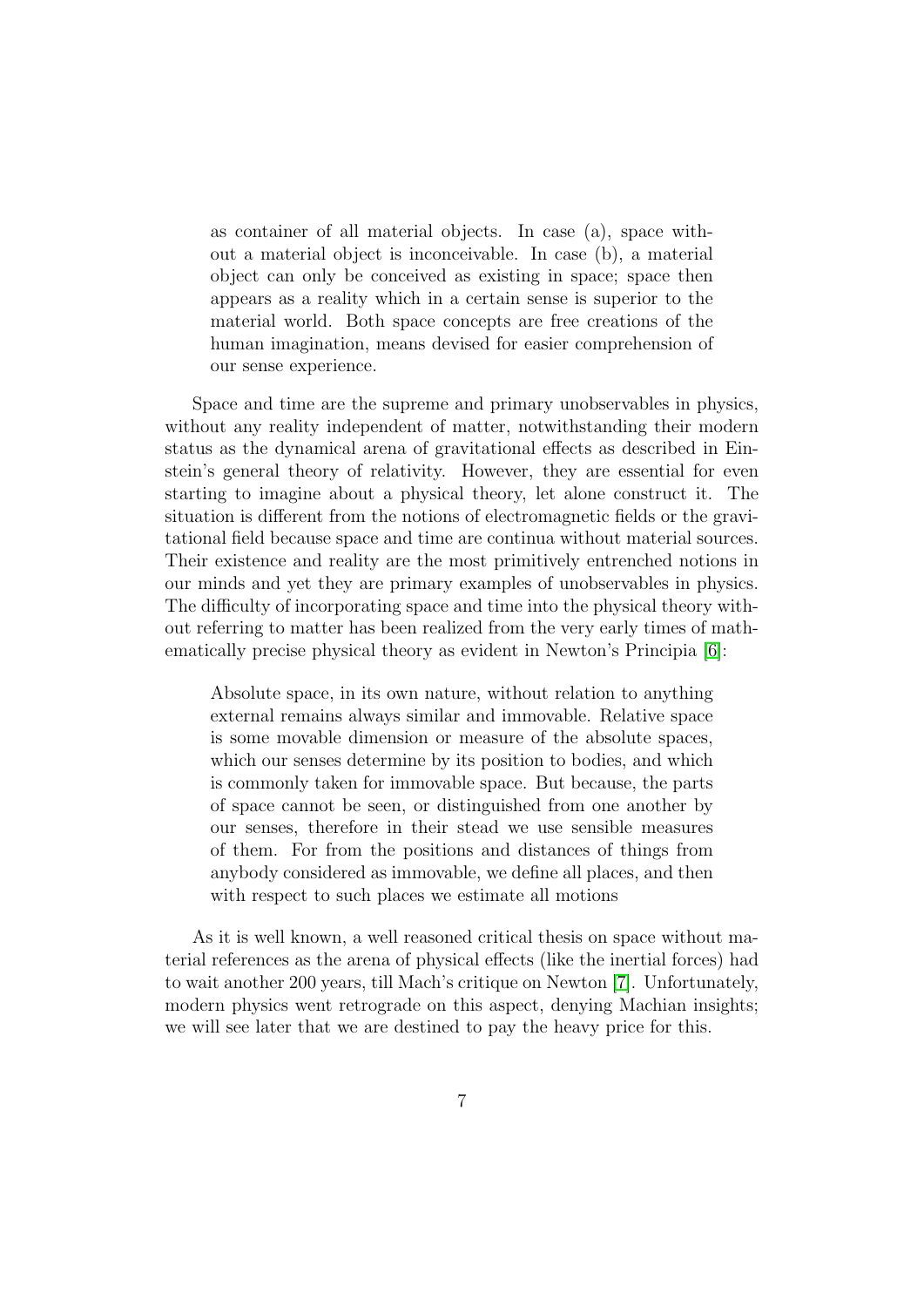### 4. Quantum Physics and its Unobservables

Twentieth century physics brought in new notions of particles, trajectories and causal relations for dynamics (also called 'laws' of physics), which dissolved or even denied the earlier established notions of identity, individuality, distinguishability and localizability in space and time hence a new notion of reality was to be developed.

Most of modern discussions on reality in physics are linked to the microscopic physics described by the quantum theory or quantum mechanics (QM) [\[8\]](#page-30-7). A major instigator for this situation was one of the prominent contributors to the theory, Einstein himself, who asked the most pertinent questions about the representation of physical reality in QM [\[9\]](#page-30-8). It is in the context of QM that one first encounters the necessity to represent the dynamics of a particle with an entity that has properties that are familiar from classical physics, but has no tangible existence in real space - a wave to which properties like wavelength can be ascribed in direct relation to mechanical properties of the particle, but has no real existence as a physical wave that propagates in real space. The 'wave-function' (or the  $\psi$ -function, as Einstein and Schrödinger preferred) in QM is an unobservable field without a source. It is inseparable from the existence of the material particle it represents, yet it is not the material particle. It holds in its description all the physical properties of the material particle, like charge, mass etc., and interacts with other material sources in a conventional way through their 'fields', but it has no tangible traces in real space. It can be split into multiple parts by simply providing possibilities of splitting, with each part holding physical properties of the material particle it represents in entirety, yet the different parts do not interact with each other in any way. In short, no consistent real physical existence can be ascribed to a wave-function. However, the entire description of microscopic physics today depends on the wave-function representing all possible physical behaviour of the particles as if it exists in some way in space, feeling the external world through interactions.

The only tangible relation between the wave-function and observable entities is statistical - the absolute square of the wave-function is related to the probabilities of relevant observations. Every observation in general 'resets' the wave-function, so to speak, and a new evolution starts. Perhaps the QM wave-function is the only unobservable in physical theory that has not been assimilated into the common sense of the physicist.

It is tempting to commit the mistake of identifying the wave-function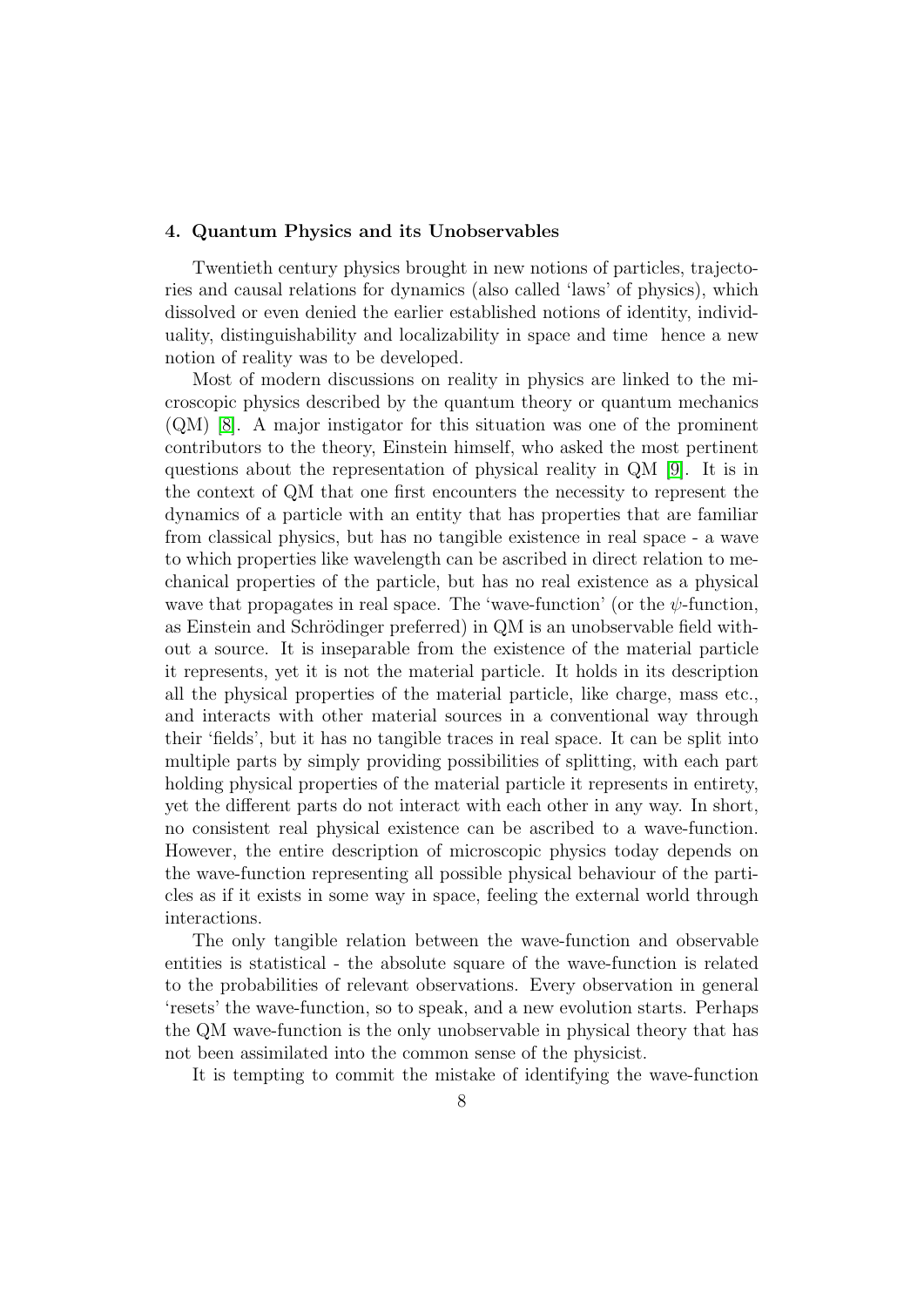with the particle in many situations, loosely calling it a 'matter-wave', especially in those situations where one deals with just one particle. The underlying representational feature is the familiar wave-particle duality. Indeed, this was the kind of intuition that people tried to cultivate and discuss in the early days of QM. This program fails in details and no tangible reality or even a describable nature of existence could be assigned to the wavefunction. However, even today many discussions, especially those dealing with quantum interferometry involving particles (called matter-wave interferometry), try to describe the underlying physical phenomena as if the wave-function has a real physical existence in space, which is generally an inaccurate and inconsistent notion.

### 4.1. Some problems arising from the unobservable of QM

Before we discuss some problems that arise from the use of the unobservable wave-functions in QM, I want to stress that there is no known conflict or inconsistency between QM and the assertion that material objects have an objective reality of existence, in the sense of their possessing some physical properties as well as occupying some region of space even before an act of observation has been done. Indeed, writing a wave-function in QM assumes the physical reality of the material system with some physical properties, like mass, spin etc. Therefore, commonly found statements like 'an atom or even a stone has no properties prior to observation', or 'the moon exists only when it is observed...' [\[10\]](#page-30-9) etc. are not implications of QM. However, what is true in the QM representation employing a wave-function is that the representation cannot be directly interpreted as providing a correspondence to reality in any familiar terms. Thus, the wave-function does not hold in itself information of exact position, exact velocity, exact components of angular momentum etc. The wave-function represents the physical quantities without 'possessing' the physical properties of the particle, like energy or momentum. Yet, it holds the exact probabilities for these quantities taking specific values or ranges of values on observation. Also, the wave-function is a divisible entity, much like a real wave, whereas the underlying material system is not. What is observed or sensed is only the material system, and then the wave-function transforms suitably to represent the new information of observation, and many of its multiple parts disappear from consideration. No one is competent to say whether it disappears as a physical entity because its ontology is not known yet. The correspondence between matter and wave-function in the theory is such that only the probabilities of realization of particular values of physical quantities are transformed or renewed,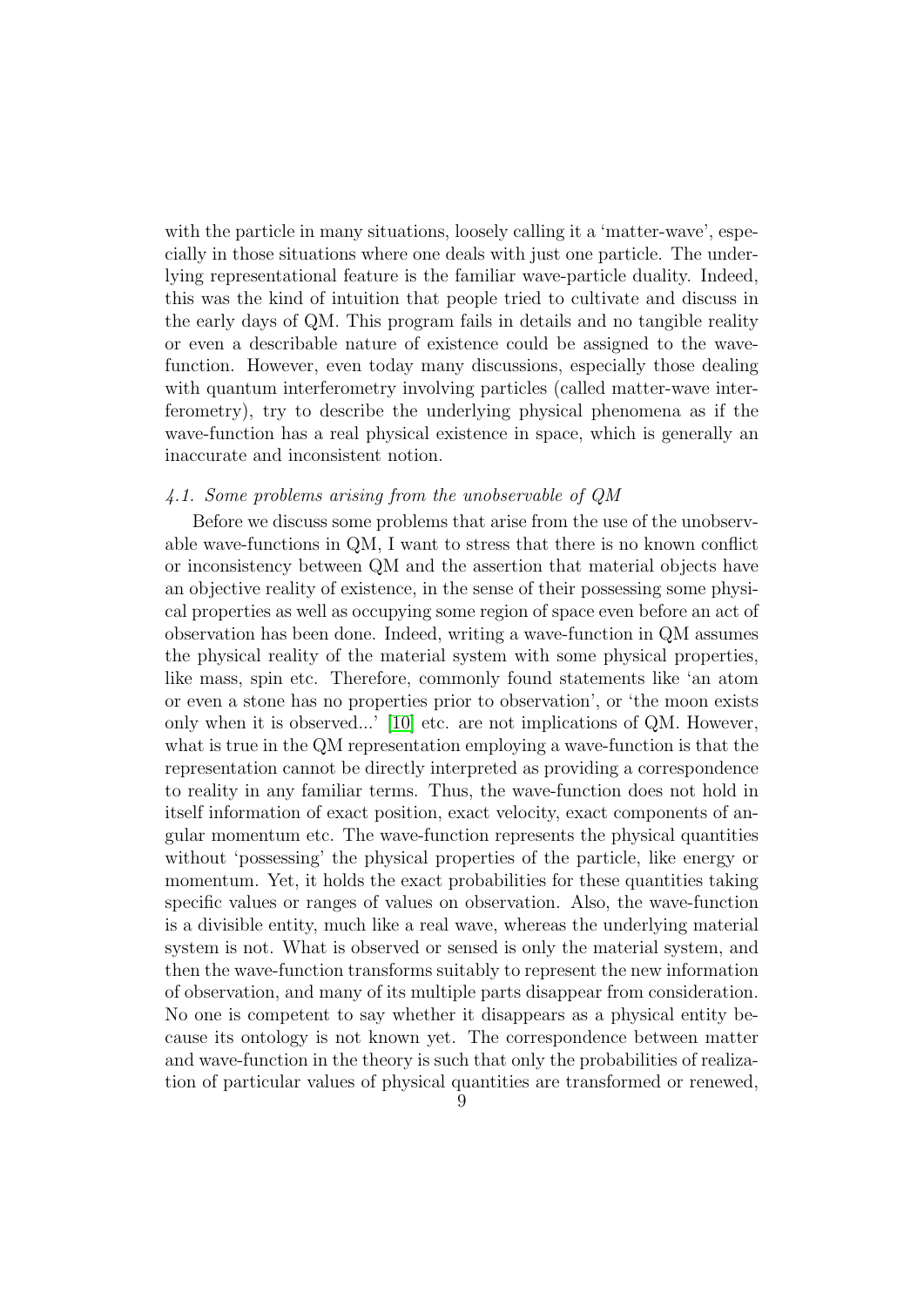

Figure 1: Quantum interference depends on the details of both paths in space and time and demands a space-time ontology and interpretation for wave-functions as well.

and the physical system and the totality of its properties (like total energy) remains conserved whereas the wave-function itself is not. There are also situations where there is a QM representation of the physical properties of a material system consisting of many (possibly two) particles, but there is no QM description at all for any of the particles taken individually. Therefore the ontological status of the wave-function and its reality as a physical entity etc. are not properly understood.

Yet, there is something physically real about the wave-function as can be seen from a simple consideration. Figure 1 represents a situation of 'interference', familiar in the case of light or other waves. Essentially, the amount of light that exits from port 1 or 2 depends on the physical properties, like refractive index and path-length, of both paths, A and B. Variation of the difference in path lengths changes periodically the amount of light from either port between a maximum and zero (or a minimum close to zero).

Therefore, one can have a situation where the entire light exits one of the ports with the other remaining totally dark. Small changes in the path length then can change the situation, and reverse it. The bizarre possibility in QM is that similar interference happens for material particles sent in one by one into such a device, as if each particle has an associated wave [\[11\]](#page-30-10). Irrespective of what the physical picture is, the fact remains that the port through which the particle exits can be controlled by small changes in either or both of the possible paths and the total change from port 1 to port 2 can be done deterministically by changing one or both of the path-lengths, by a physical movement of material elements like the mirrors. It is then very difficult to maintain the view that there was nothing physically real in those paths even though moving some mirrors in those paths changed a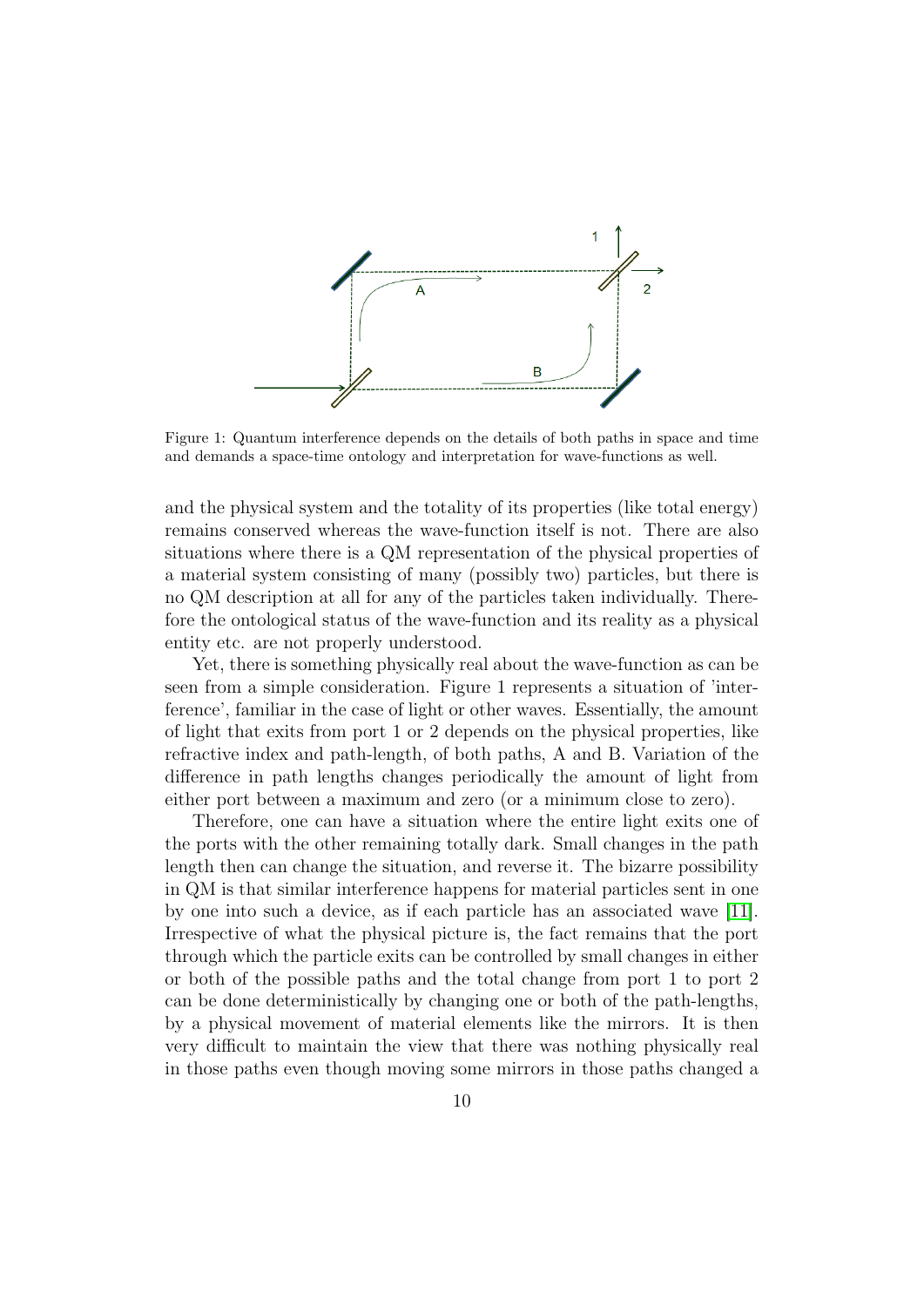physical outcome. If one accepts that physical changes could happen only because the mirror interacted with and affected something real in space, then one will also have to accept that the entity was present in both paths simultaneously, even though the material particle could not exist in both paths simultaneously. Further, one will have to face the consequence that if the particle was looked for and found in one of the paths before the exit ports, then the wave-function corresponding to the path where the particle was not found has to disappear from the theory and by implication, from any possible physical existence–that step is required to preserve the relation of the wave-function to probabilities of observations, called the Born's rule.

#### 4.2. From classical reality to quantum unreality

A classical particle sourced with some random energy E will have some energy, momentum etc., the definite values of which can be known only after a measurement. But we do not contest that the particle possesses some specific energy even before measurement, which shows up when an actual observation is made. So, the energy state of the particle might be specified as  $(E_a \text{ or } E_b \text{ or } ... E_s)$  with corresponding probabilities  $(p_a, p_b..., p_s)$ . In this case, we believe that a particle does possess one of these energies between the source and the detection, even though we specified the physical states with a possible set of energies and probabilities. In QM, the physical state is not specified like this though this classical statistical feature can also be included in the specification. In the simplest cases of dealing with a particle, it may be that the state is specified through a wave-function as  $|S\rangle = a |S(E_a)\rangle + b |S(E_b)\rangle + ... + s |S(E_s)\rangle$ , called a superposition of states with different energies. In this case, the square of each term (a,b,...s) encodes also the probability of observing the particle with that particular energy. However, it will be wrong to interpret that the particle has one of these energies before an observation. It is also wrong to say that it had all these energies at the same time. Similarly, if a particle is actually observed in a small region of space, QM does not allow any claim that it was somewhere nearby just before the observation. The '+' sign here does not correspond to the 'or' in the specification of the classical state. Neither does it represent our lack of the precise knowledge of the physical state. Any translation of the mathematical state into any other language does not seem to capture its meaning. The unobservable in the theory is also untranslatable. This is perhaps the point in the quantum description where the familiar concepts of reality lose their anchor. The best one might do is to say that each term  $|S(E_s)\rangle$  represents some kind of abstract wave with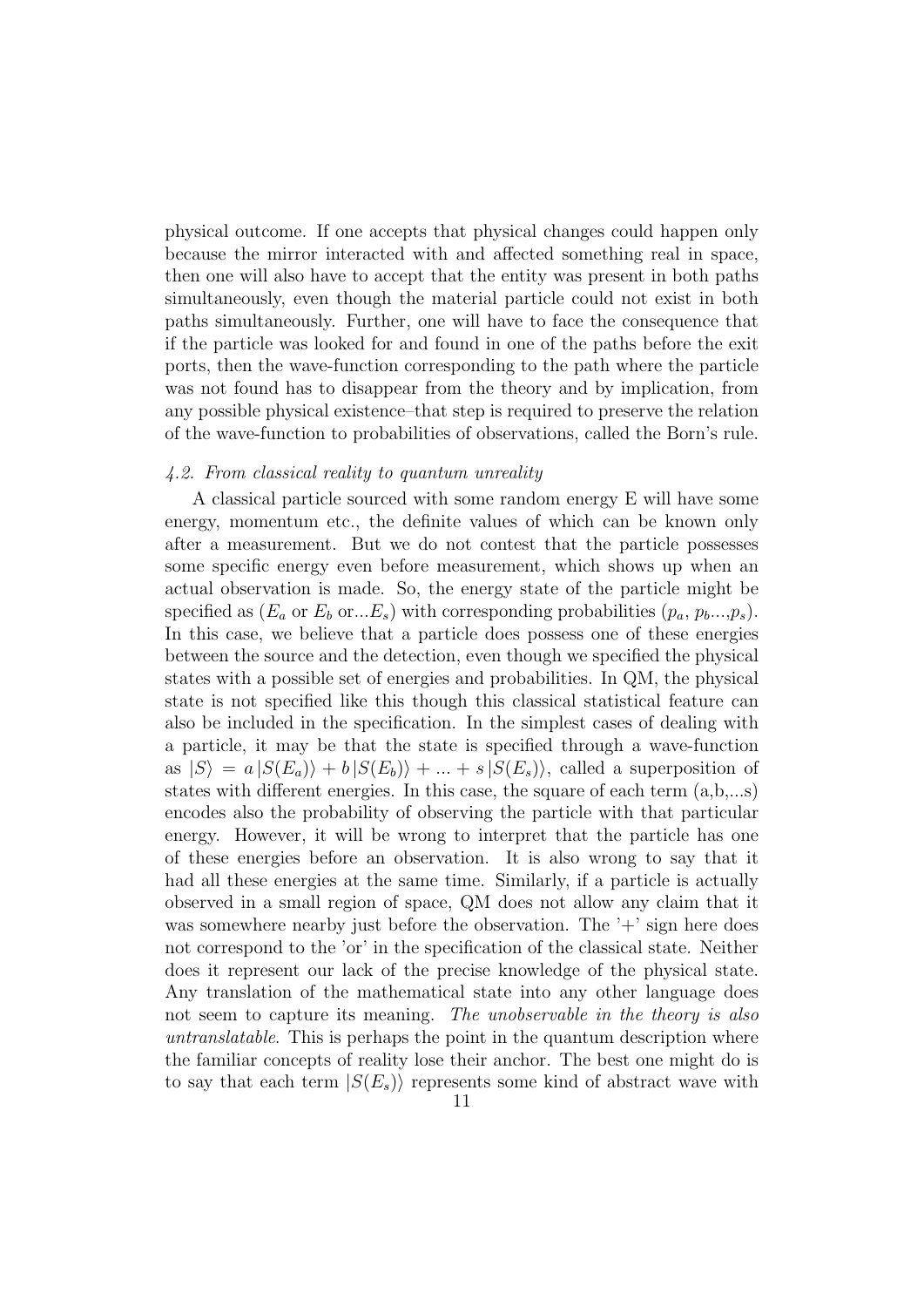energy  $E_s$ , and we have a superposition of such waves as the representation. But this does not help much because the observations are on the material particle and will result in some specific value of energy, and then we are forced to say that all other waves in the superposition simply disappeared after the observation. In spite of this, the particle has a definite QM physical state,  $|S\rangle$ . There is no confusion on this fact. So, within QM, a physical state need not be restricted to a state with specific values of each physical quantity. There is a well-defined QM state even though we are not able to answer questions like what is the energy of the particle.

The main features of the QM representation can be discussed in a simple manner. The single characteristic feature is superposition of the representations of physical states and the resulting 'incompatibility' or mutual uncertainty relation between measurements of some pairs of quantities. There are many such 'incompatible' physical quantities in the quantum world, and examples are position and momentum, spin in the x-direction and spin in the y-direction etc. In fact, this incompatibility between certain pairs of observable properties, contained in the possibility of superposition, is what distinguishes QM from classical physics.

If a physical system has a measurable property A, perhaps with just two possibilities of outcomes labeled H and L, QM represents this as two possible 'states of being' (H) and (L) with associated measurement values, and asserts that any linear combination of the states (H) and (L) is also a valid and possible state. Obviously, such a linear combination, say  $(H)+(L) = (U)$ , cannot give a definite value H on all measurements. (Here we have ignored writing the numerical factors because it is not relevant for the discussion. However, they are important because the square of the coefficient is the probability to find the system in that particular state, if observed). If the superposition is in equal proportion, the theory associates equal probabilities for observation of H and L and in general the square of the coefficients of the superposition determines the associated probabilities.

Consider the example of an atom, which can either be in the state 'High' (H) or 'Low' (L). Hence a possible QM state of the atom could be written as the superposition  $(H) + (L)$ . Though one might be perturbed about the meaning of the state of being like  $(H) + (L)$ , once it is understood that it is a representation with no implication that the atom is both High and Low at the same time, one can progress further. All we need to accept at this stage is that the state  $(H) + (L)$  represents a valid physical state, even if we are not able to immediately 'understand' what it means. In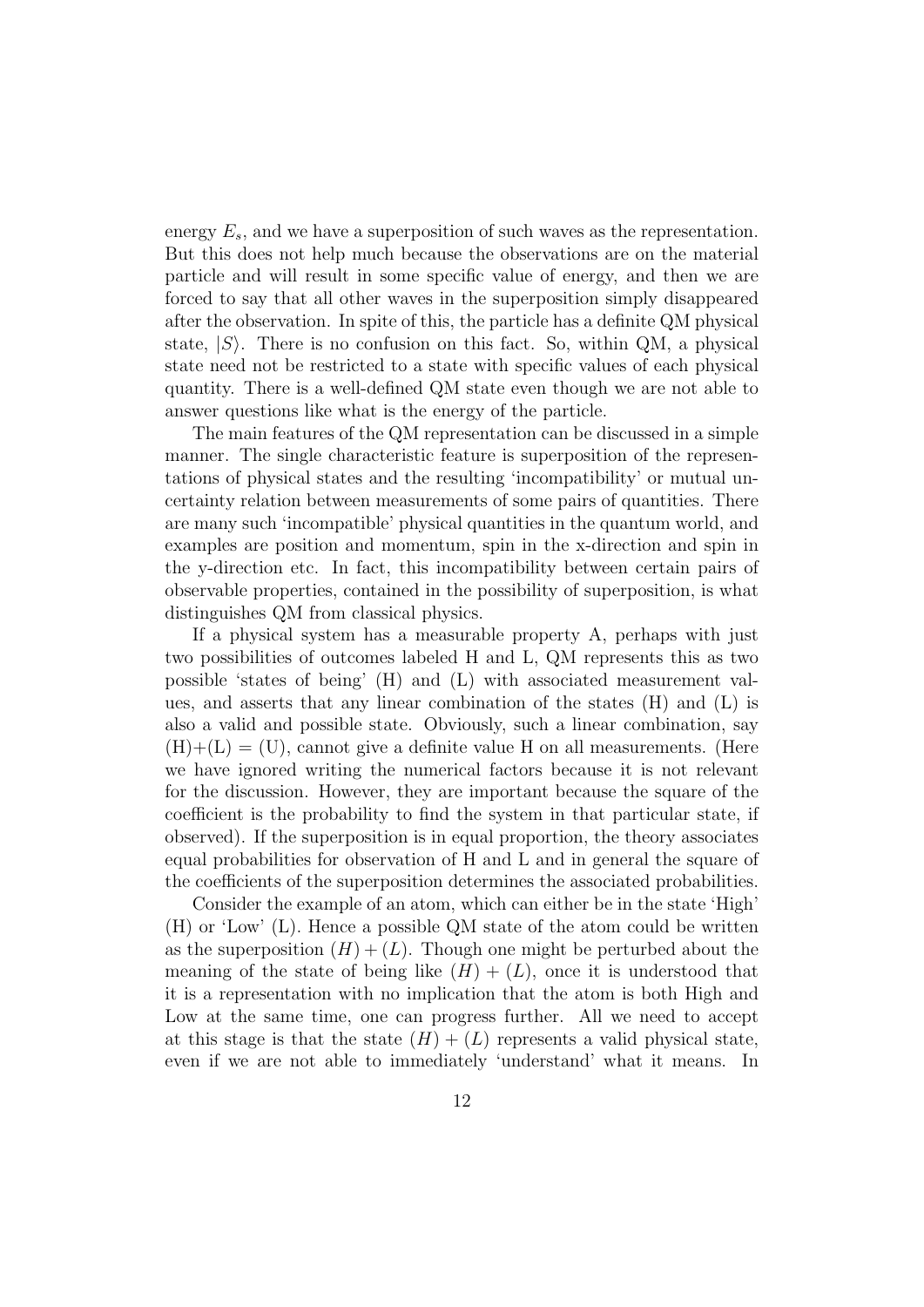some cases, there is a straightforward interpretation for such states which is comforting. For example, if the state labeled  $(+Z)$  represents a state of the spin of an electron being along the Z direction (in x,y,z coordinate system) and the state  $(-Z)$  represents it being in the negative z-direction, the state  $(+Z) + (-Z)$  is in fact the state in which the spin is along the x-direction. In the hypothetical case we were discussing, the state  $(H) + (L)$  might be a definite state for some other property, possibly dichotic, with symbolic values 'Up' (U) and 'Down' (D). The scope of QM is contained in the representation that allows superposition where combinations of two states of one property express also two states of some other property. For example, symbolically, the two states (U) and (D) can be expressed as superposition of (H) and (L):  $(U) = (H) + (L)$  and  $(D) = (H) - (L)$ . Adding complex numbers to the scenario allows more measurable properties and states to be expressed.

This simple representational feature contains the essence of QM reality. We see the uncertainty principle in action right away. If the physical system is prepared in the physical state (U), for example, but we decide to observe with a suitable apparatus to see whether the system is in state (H) or (L), we will get random results with equal probability, because the state (U) is also the state  $(H) + (L)$ . Also, a state prepared as  $(H)$  is really the combination  $(U) + (D)$  (with a multiplying numerical factor which we ignored) and the uncertainty is reciprocal. Clearly, QM uncertainty is not because the source sends out randomly the states  $(U)$  and  $(D)$  or  $(H)$  and (L). The representation of physical states with superposition precludes the naive reduction of QM to a classical statistical theory.

QM explicitly prohibits any interpretation that if the value H is found on observation, then the state was necessarily (H) just a moment before the observation. It could have been  $(U)$  or  $(L)$  or some more general superposition of the two. That is the crucial difference between classical statistical observations and the ones in QM. Therefore, in QM, there is a collapse of the state on observation; a sudden change from a general state of superposition to a reduced state. This is not a sudden change in just our knowledge of the physical state of the system (as it would happen in classical physics as well), but it is a change of the physical state itself, within the QM formulation.

Unfortunately no real progress has been made on clarifying the associated ontology, or the lack of it, throughout the entire history of QM, now nearing a century. If at all, the puzzles and surprise have become stronger due to the many interesting experiments that have been performed [\[11\]](#page-30-10).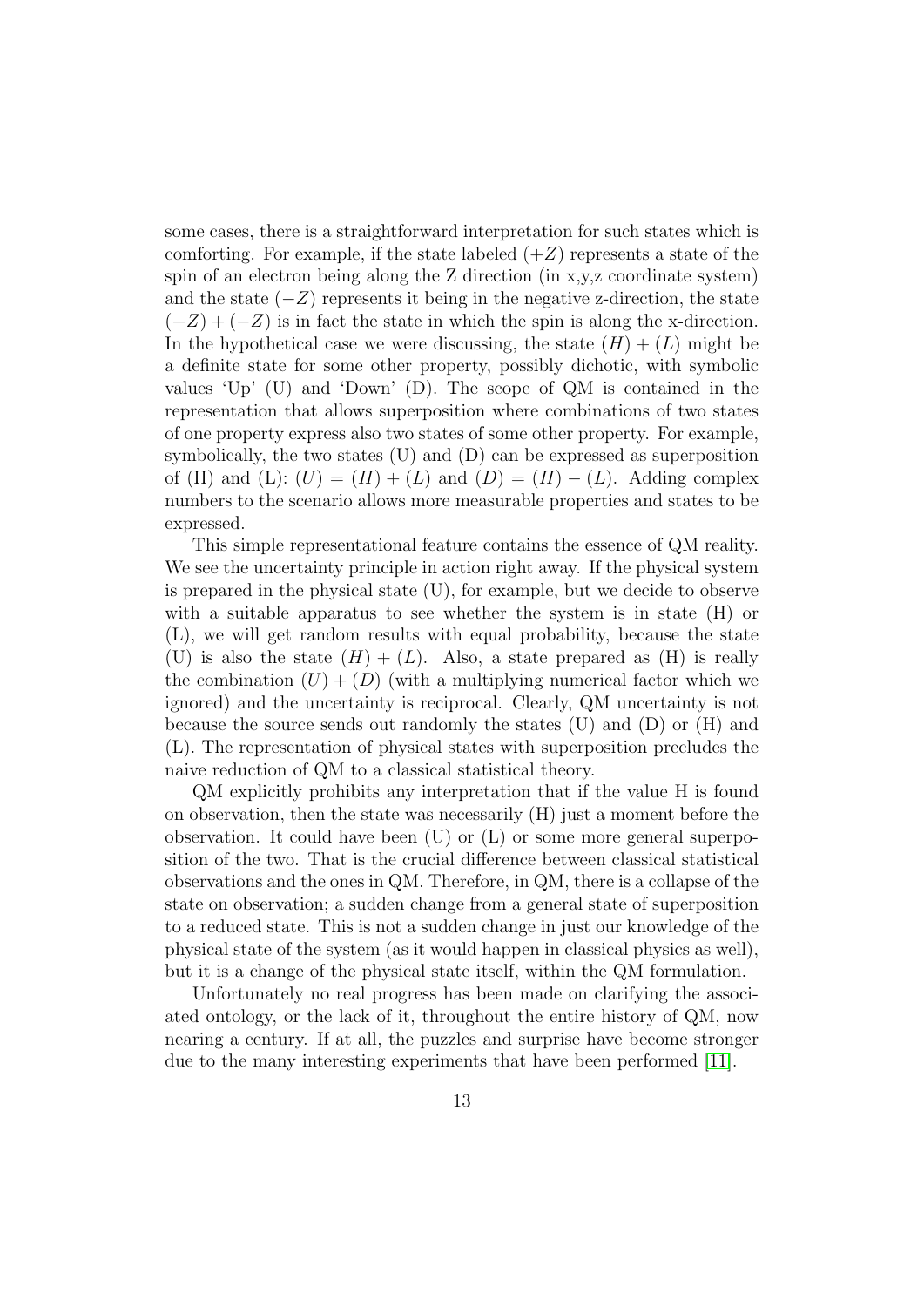### 4.3. The case of two particles and two properties

The representation of the physical state involving two particles, each possessing two physical properties that cannot be simultaneously specified to arbitrary accuracy, reveals some subtle aspects of reality in the context of quantum mechanical description of the microscopic world. It is this kind of an example (with position and momentum as the physical variables) that Einstein and collaborators discussed in the EPR (Einstein, Podolsky and Rosen) argument in 1935 that the QM representation is not a faithful representation of the real physical state [\[12\]](#page-30-11). Almost the entire modern discussion on reality in the quantum world is in the context of such examples and the EPR argument.

Given the possibility of superposition, the joint state of two atoms could be  $(H)+(L)$  for each in general and then we can write the joint state algebraically, putting labels 1 and 2 for the particles, as

$$
[(H) + (L)]_1[(H) + (L)]_2 = (H)_1(H)_2 + (H)_1(L)_2 + (L)_1(H)_2 + (L)_1(L)_2
$$
 (1)

Each of the four terms represents a random observational possibility, with equal probability, of the states of both atoms - they could both be High, Low, or one could be High while the other is Low. However, consider a situation where we know from physical considerations that the joint state is restricted due to a prior interaction. Perhaps, one being in the state High prevents the other being in the same state High. Then a valid joint QM state is  $(H)<sub>1</sub>(L)<sub>2</sub> + (L)<sub>1</sub>(H)<sub>2</sub>$ . However this cannot be written as a product of a state for the particle 1 and another for the particle 2, side by side. There is no state whatsoever for each individual particle that can be represented in QM because  $(H)_1(L)_2 + (L)_1(H)_2$  cannot be written as  $(S)_1(S)_2$  where  $(S)_1$ and  $(S)_2$  represent some (any) state for particle 1 and 2. The essential point is that if particle 1 has some general state, some arbitrary superposition of (H) and (L), and similar state for particle 2, the joint state will always have all combinations,  $(H)(H)$ ,  $(H)(L)$ ,  $(L)(H)$  and  $(L)(L)$ . If one of them was either (H) or (L) then also there will be terms like  $(H)(H)$  or  $(L)(L)$ . There is no way one can get just the two terms  $(H)(L)$  and  $(L)(H)$  if each particle had any representable physical state in QM.

The crucial QM ingredient here is superposition, hidden within the algebraic demonstration, which prohibits a familiar model for the source as one that always gives out pairs of particles such that when one particle is in the (H) state the other in the (L) state, each randomly, yet preserving the correlation. Then the only measurement combinations one can have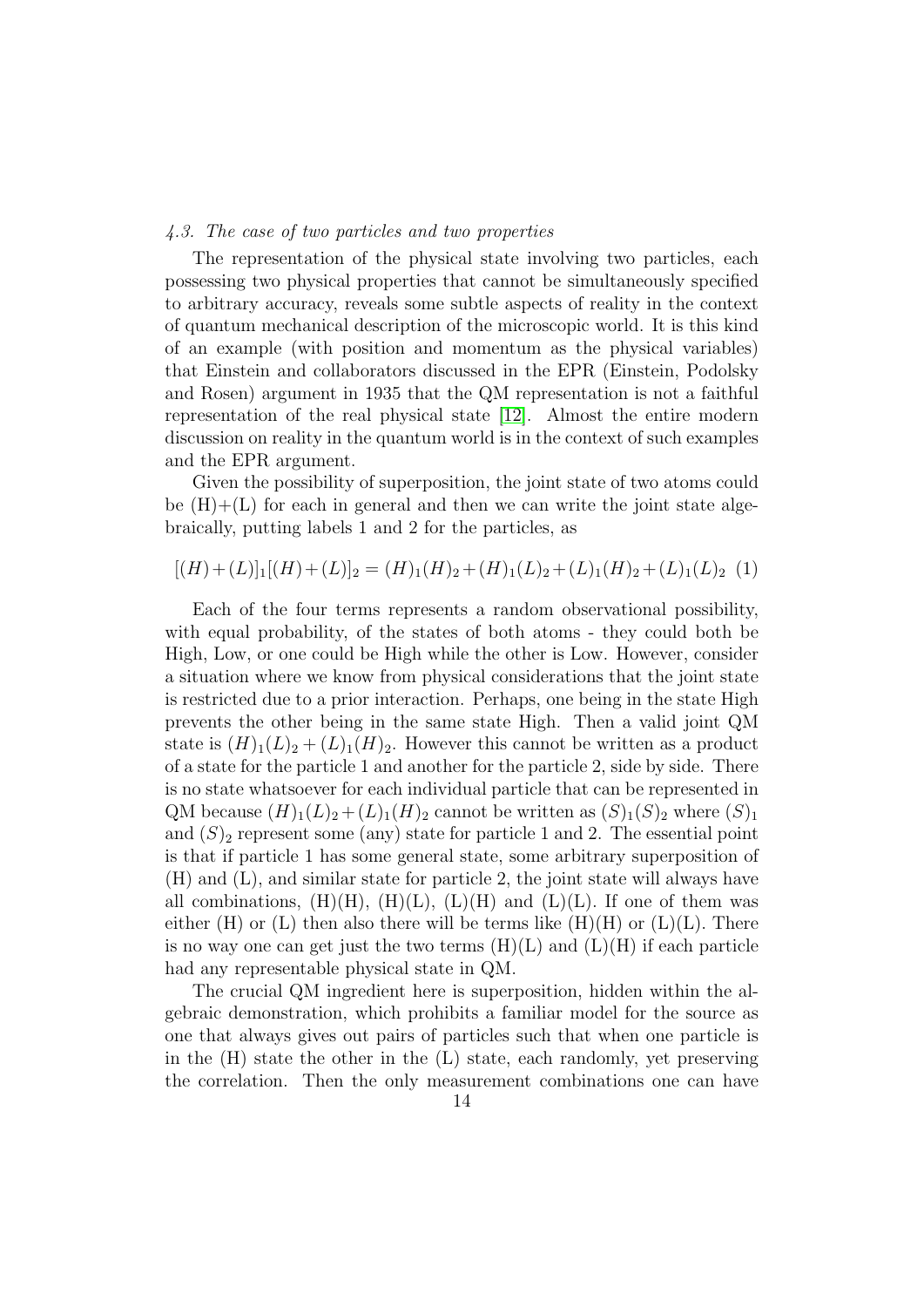

Figure 2: Given states of individual quantum systems, the joint state is a 'product' of both states. However, a joint state does not always factor into product states and in such a situation there is no representation of individual states within quantum theory, in spite of the existence of a joint physical state.

are  $(H)_1(L)_2$  or  $(L)_1(H)_2$ , randomly. Classically such a model is reasonable and that is precisely what was done by proponents of hidden variable theories. However that naive solution falls way too short in many ways [\[13,](#page-30-12) [14\]](#page-30-13). There is a fundamental difference in specifying the physical state as  $(H)<sub>1</sub>(L)<sub>2</sub> + (L)<sub>1</sub>(H)<sub>2</sub>$ , which is a superposition, and simply as a mixture of pairs of particles with state either as  $(H)(L)$  or  $(L)(H)$ . There are other measurable properties on the same pair of particles with states like (U) and (D) and clever combinations of measurements for different properties have entirely different predictions in a theory with superposition (QM) and in the classical hidden variable theory. That is the content of the celebrated Bell's theorem [\[13\]](#page-30-12). Many experiments were done [\[15\]](#page-31-0) and the results do not agree with what the classical hidden variable theory expects, obviously. The difficult and disturbing reality of QM superposition is here to stay and an entirely new ways of thinking will be required to understand it, which would a grand intellectual and philosophical relief that many still hope for.

If one asks what the QM state of particle 1 is, with joint state specified as  $(H)<sub>1</sub>(L)<sub>2</sub> + (L)<sub>1</sub>(H)<sub>2</sub>$ , there is no answer since the possible states of the particle is  $(H)$ ,  $(L)$  or in general  $(H) + (L)$ , and there is no way to factor out any of these from this joint state. A similar conclusion is arrived at for the joint state represented in terms of another physical property as in  $(U)_1(D)_2 + (D)_1(U)_2$ . Therefore, individual particles in this case have no QM state even though the two together have a valid state. Normally we would have expected that if there are two particles, each should be in some physical state, even if the details are unknown to us in some or all aspects. However, this expectation is broken in the theory of quantum mechanics. This is really surprising since the two particles exist in the material sense, accessible for separate observations with suitable apparatus.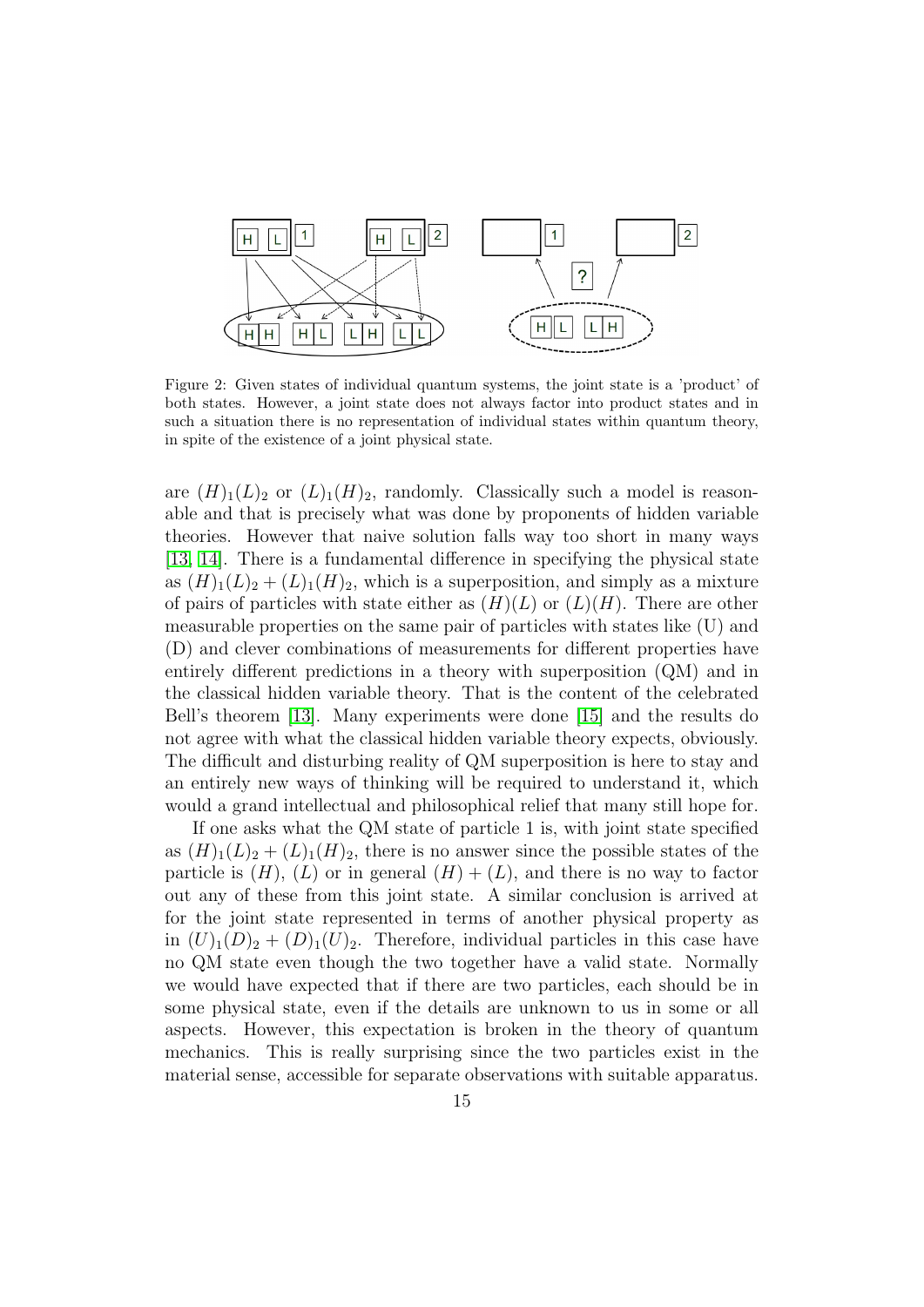Further, the joint state exists, but each particle taken individually has no state at all in the QM representation! Such a state is called an entangled state. Quoting from Schrödinger  $[16]$ , who introduced the term, "When two systems, of which we know the states by their respective representatives enter into temporary physical interaction due to known forces between them, and when after a time of mutual influence the systems separate again, then they can no longer be described in the same way as before, viz. by endowing each of them with a representative of its own. I would not call that one but rather the characteristic trait of quantum mechanics, the one that enforces its entire departure from classical lines of thought. By the interaction the two representatives (or  $\psi$ -functions) have become entangled."

What does this imply for the reality of the atom and the reality of its properties? Here one needs to tread very carefully because many accomplished physicists have slipped on the trail. It is perhaps better to state what this state of affairs does not imply in the context of the nature of reality. The first thing to notice is that not being able to represent the physical state of individual particles does not imply that there is no reality to the individual particles themselves, in a material sense, and this is evident from the fact that the joint description does have components labeled by the identity of each particle. However, within such QM representation each individual particle has no specific state, even an unknown state. Since QM is the only theory known today that accurately describes the statistical features of the microscopic world, with no known exceptions, does this mean also that there could be matter without any physical state of being, not being in any region of space, not being in some unknown direction of spin etc? This is difficult to answer because while common sense abhors such a possibility, the only theoretical framework that we are able to work with to address such questions does explicitly point to that possibility, taken at face value.

Could this situation then be a limitation of our theory? Could it be that QM is not capable of describing the entirety of reality in the atomic world? Much discussion has taken place along that line as well, starting with the EPR paper. However, the present majority thinking is that QM mechanics is indeed the correct theory with exhaustive scope. If that is the case, the only possibility that remains is to refine our understanding and interpretation within the theory. The other possibility that the theory is incomplete was argued by Einstein vigorously. It seems that all this boils down to understanding what the wave-function is in an ontological sense.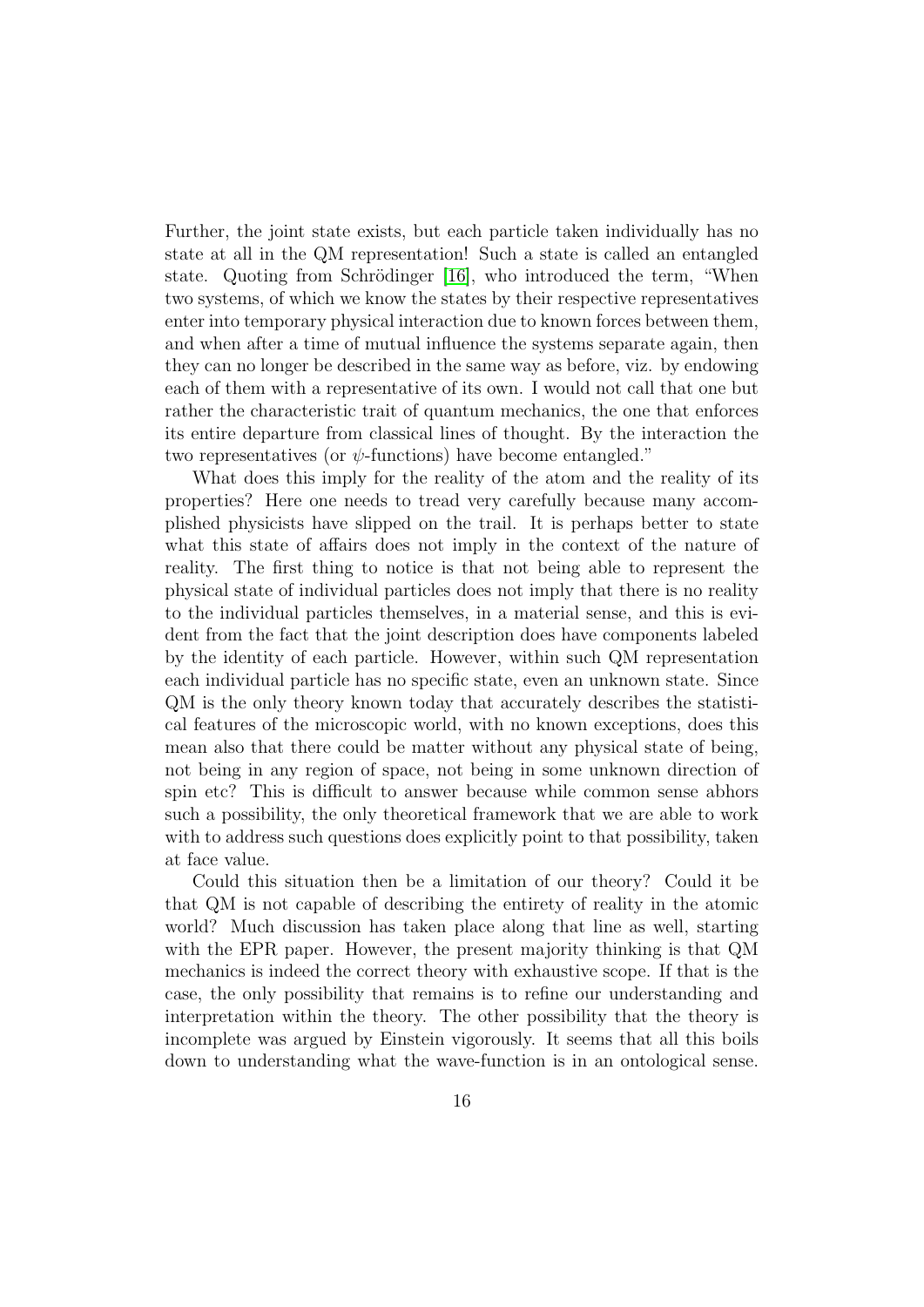It is important to note that the comparison of reality can happen at two different levels in this discussion. One is a comparison between the situation in classical physics and in quantum physics. The other is within QM itself, how the notion of reality as encoded in a representation of physical state gets blurred when one goes from single particle states to multi-particle entangled states.

How does one explore the reality in the case of two material particles, each individually addressable with experimental apparatus, but neither describable by any individual physical state whatsoever within QM before a measurement? If an observation is made on one of the particles, it does return some result from a possible set for physical quantities like energy or spin, and therefore it acquires a specific representable state within QM. Since there is a tight correlation of states, knowing the state of one implies knowing the other as well, simultaneously, without even an observation, and then a particle that had no QM state and could be far away from the region of observation also acquires a QM state! Going back to the specific example of the state  $(H)_1(L)_2 + (L)_1(H)_2$ , an observation on the first particle can return the value H or L, randomly, but once a value is observed (say, H), then the other particle necessarily will have the complementary value (L, in this case), even if we do not make an observation. In effect, seeing H on the first particle 'collapses' the joint state to just  $(H)_1(L)_2$ , which is just the individual states of the two particles written side by side. Clearly, each now has acquired a specific state of its own, from a situation of possessing no state, in QM. The crucial point is that a material entity without any QM representation for its physical state gets a QM state as a result of a measurement on another correlated particle, possibly spatially far away. Note that instead of the physical quantity with values H or L the observer could have chosen to measure on one particle the property that returns values U or D, and then the distant particle would have acquired either the state (U) or the state (D), depending on the outcome of the measurement. Since the physical quantity to be observed in the measurements is free choice and since the exact QM state after the observation depends on this choice, it turns out that the QM state of the distant particle is somehow determined by a free and random choice done far away from the physical system. If we assume that an instantaneous physical influence is impossible and cannot be responsible for this change of state of a particle far away(assumption of Einstein locality), then we have to conclude that QM does not have a faithful and complete representation of the actual physical state of the ma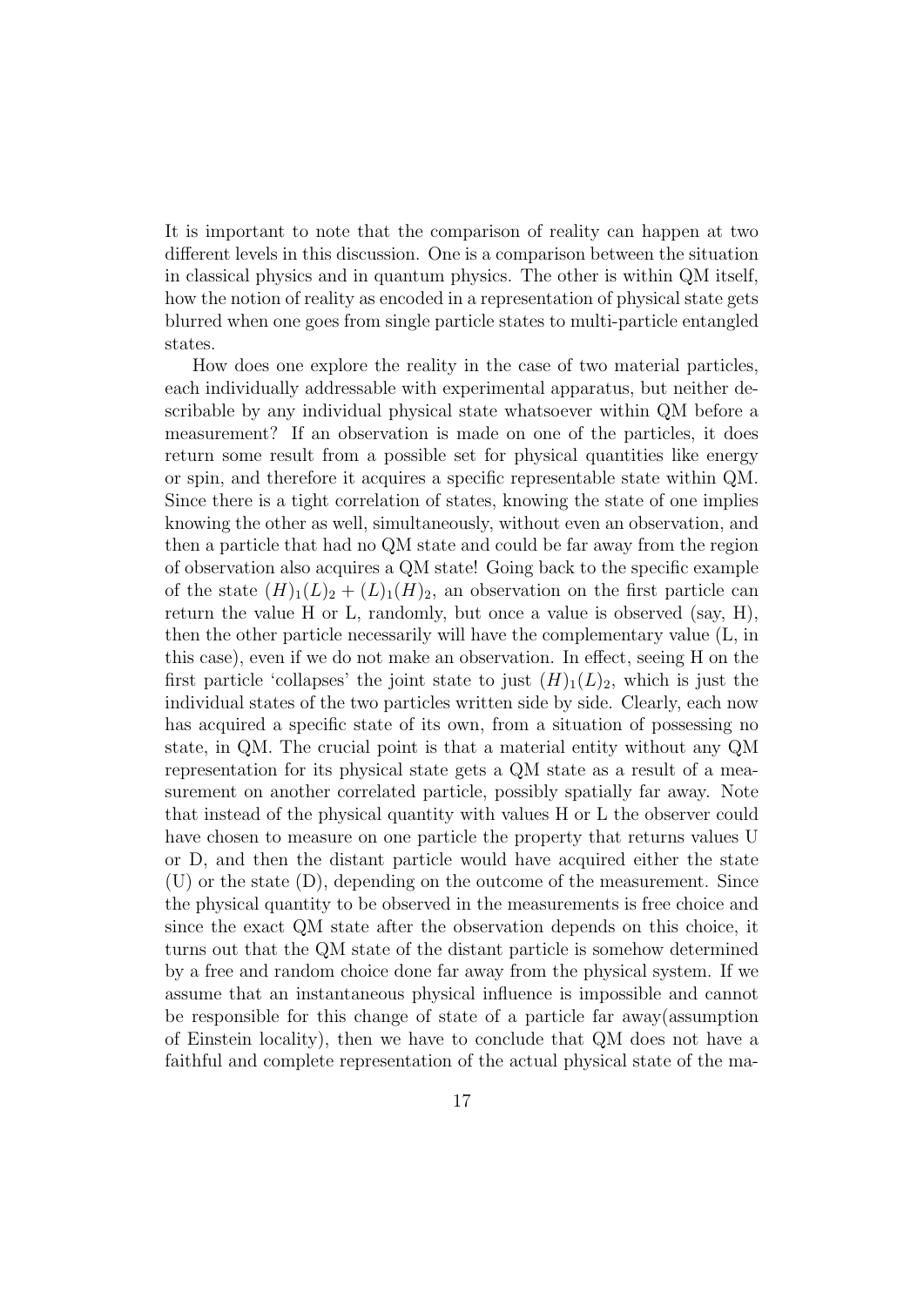terial particle. That is, after assuming that the factual physical state of the system (if there is such thing) cannot be influenced from a distance, if the QM representation of the state is indeed influenced by a measurement performed far away (as we discussed), then there is no good correspondence between the physical state and the QM representation. This was the EPR argument of incompleteness of the QM representation, precisely stated.

In the evolution of the universe where every particle or constituent element shares a history with others, the entanglement and loss of individual reality in the quantum mechanical representation mean that most contents of the universe taken individually have no physical reality at all, within QM. An observation really does not help in improving this situation within the framework of QM because observation itself is an interaction that simply entangles the observer and the observed, dissolving the QM individuality of both! Therefore, the question why we seem to be able to identify the reality of the individual is an unresolved puzzle with QM. This is same as the problem of emergence of the apparent classical world from the underlying, more fundamental, quantum world.

One may say that the assertion (or belief) that there is some physical state for every physical system, however unknown the details may be, can of course be doubted and questioned. In fact, if this belief is not denied, then QM is already proved to be incomplete by the EPR argument! This is precisely where all the efforts to understand the nature of reality within QM are jammed. However, the majority of physicists go further and believe that QM representation is same as the actual physical state, QM being the complete physics of the situation. Therefore, they believe that the state of affairs one finds in the case of entangled systems implies that there are instantaneous influences (nonlocality) over spatially separated regions that change physical states and their QM representation. This is a serious situation because there is no empirical evidence at all that there is any such a nonlocal influence and the belief is based on trying to translate what happens to QM representations into concepts familiar from classical statistical theories in real space and time. Experiments just measure the correlations, which are larger than what is possible in classical statistical theories with postulated hidden variables and assumed locality. It is possible that such theories can reproduce the experimental results if they are allowed to violate Einstein locality; if the particles can communicate, they can change their correlation. It is not really physics to propose such telepathic communication between elementary particles. However, suppose one allows that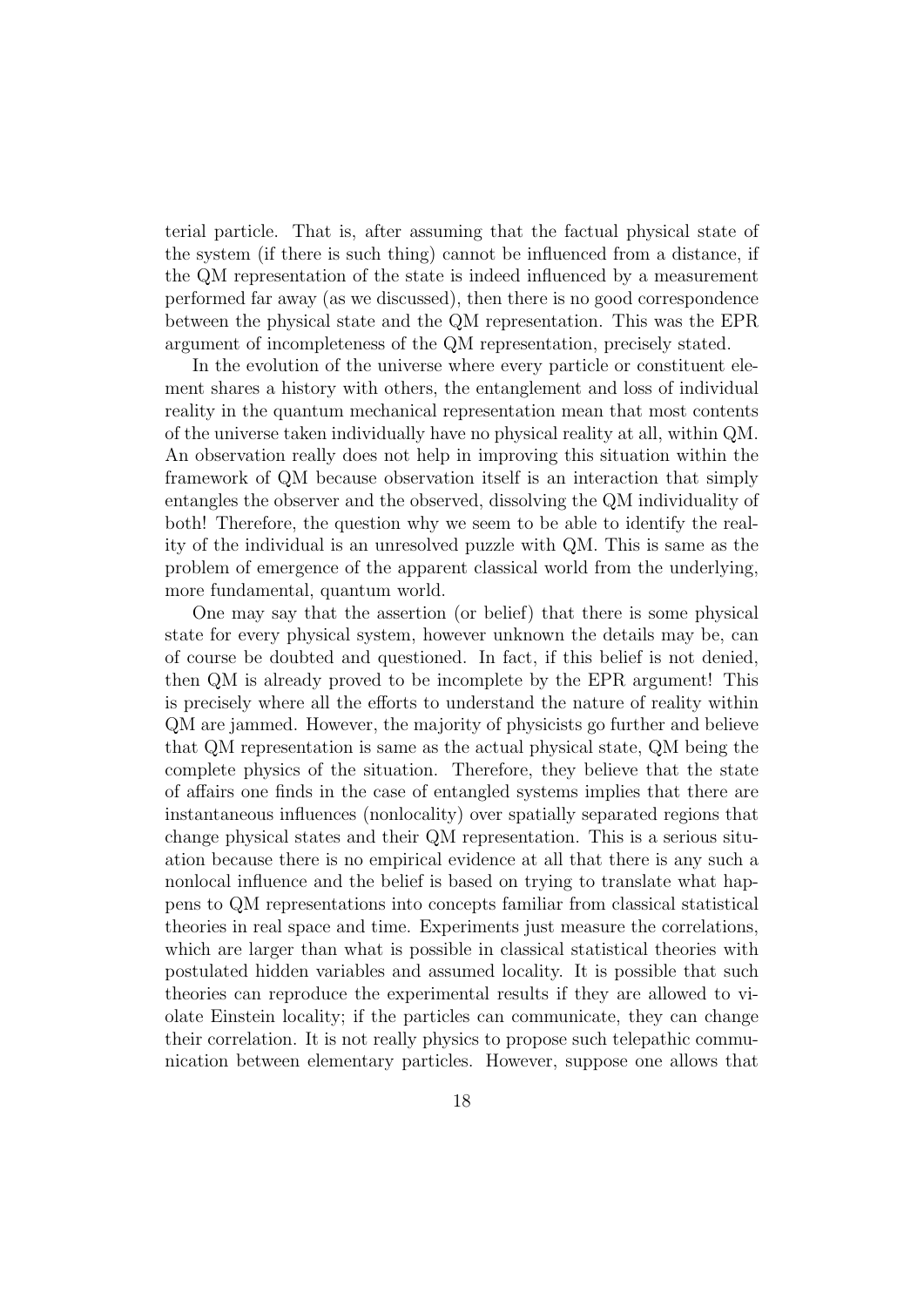possibility in the hidden variable theories. That has no implication to what happens in quantum mechanics, or nature! But, for some bizarre and distorted reason, people extrapolate from the experimental results that nature is nonlocal, with the instantaneous action at a distance, between the particles.

I may also add that it was a severe misunderstanding of what the Einstein (EPR) argument and the remedy he hoped for were that led to the interest in the local hidden variable theories, starting the 1960s. (The EPR paper did not mention such theories as a possible solution to the incompleteness they discussed). By then, Einstein was not around to clarify his arguments, and guide people away from the wrong track. These theories break explicitly the basic QM features like superposition, and yet hope, naively and ignoring the empirical and logical reasons for QM, to describe the physics of the microscopic world in classical statistical terms. It is straightforward to prove that they grossly violate the fundamental conservation laws [\[14,](#page-30-13) [17\]](#page-31-2). Physicists went to great lengths of experimental effort to rule them out [\[15\]](#page-31-0). Such are the unfortunate consequences of having to use an unobservable in QM whose ontology remains by and large illunderstood.

## 5. From Unobservables to Unspeakables: EPR and Physical Reality

A brief discussion clarifying the concept of physical reality in the context of the EPR assertion of incompleteness of quantum mechanics is perhaps appropriate. My motivation for this discussion is the enormous volume of literature on this subject containing painfully severe misunderstanding of the EPR argument and then equally disturbing assertions about what it implies for reality and locality, the fundamental pillars of classical physics. The misunderstanding can perhaps be ascribed to the historical accident that the published paper in the American journal Physical Review [\[12\]](#page-30-11), from which people get these ideas, was written by Podolsky (for reasons of language) and it does not faithfully represent Einstein's essential argument because his 'main point was, so to speak, buried in erudition'.

Indeed, the argument is crystal clear when presented in Einstein's own words. The articles 'Physics and reality' [\[3\]](#page-30-2) in the Journal of the Franklin Institute (1936) and 'Quantum mechanics and reality', written in 1948 for the journal Dialectica [\[19,](#page-31-3) [20\]](#page-31-4), are authentic sources (similar to that in his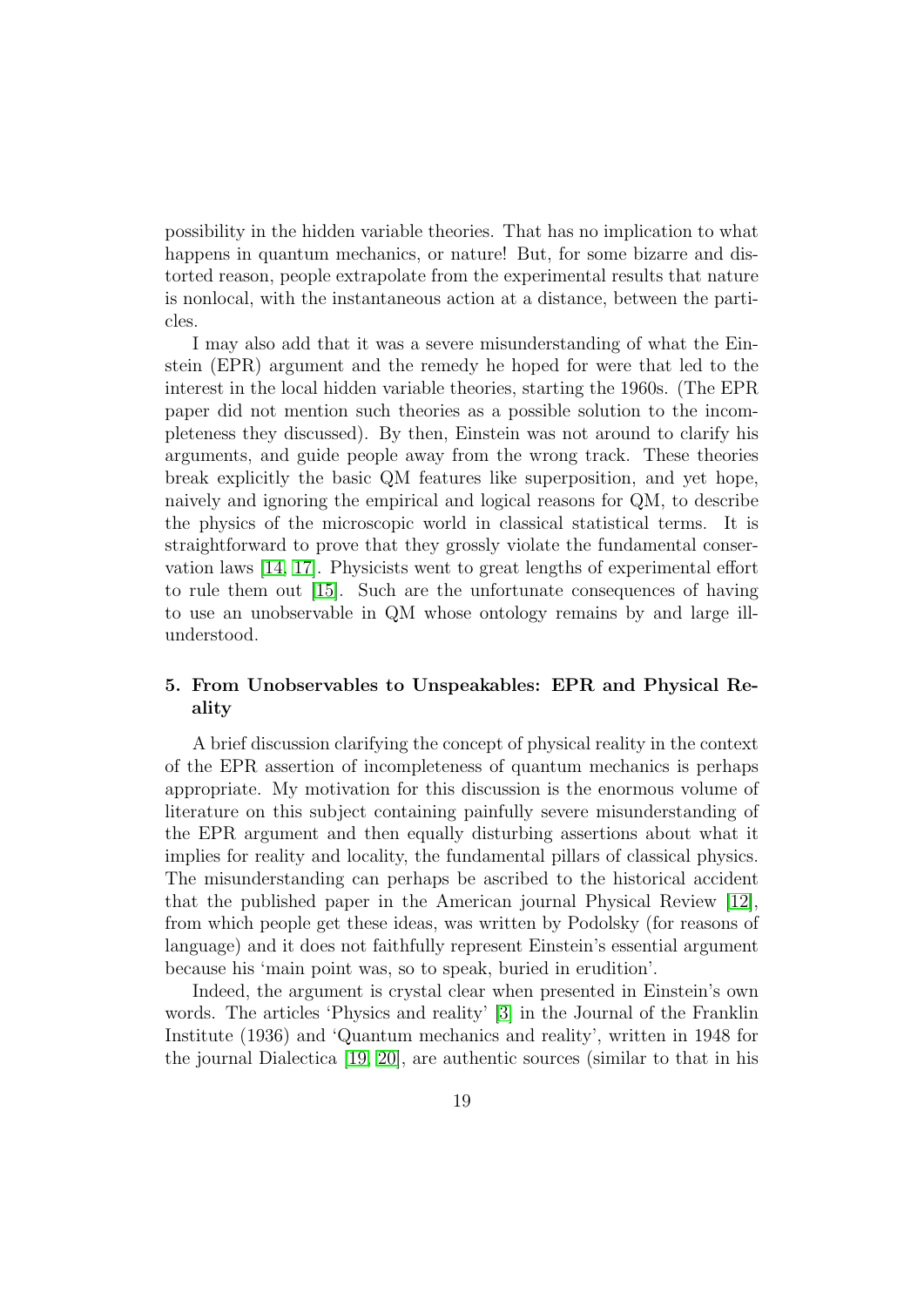letters to Schrödinger and Popper in 1935, subtle differences notwithstanding). Einstein considers first a wave-function for one particle that does not specify a sharp position or momentum and asks whether the particle really has a sharp position and momentum 'in reality' but the wave-function does not behold that reality, or is that the entire reality is the un-sharp specification that the wave-function represents. The former case implies that the representation is incomplete and also that uncertainty principle does not hold for the reality whereas the wave-function description obeys it. In the latter case, which physicists then and now subscribe to, the realization of a sharp position on observation can be then attributed to the measurement process. Einstein admits that this view alone 'does justice in a natural way to the empirical state of affairs expressed in Heisenberg's (uncertainty) principle within the framework of quantum mechanics'. Then he makes the crucial observation that in this standard view, two wave-functions that differ in more than trivialities describe two different real situations. It is important to notice that Einstein did not bother to define what reality is etc., as done in detail the EPR paper, 'burying the main point in erudition'. The next point is the 'separation principle', which is also the basis of the principle of Einstein locality. It is the idea of the independence of existence of objects that are far apart from one another in space. Then external influence on one at location A, like the action of a measurement, has no influence on the other at location B. Then he notices that the QM description of the two-part physical system is in general in terms of the joint wave-function  $\psi_{12}$  which cannot be written in terms of wave-functions for the two independent systems:  $\psi_{12} \neq \psi_1 \psi_2$ , and points out that the wavefunctions for the single part systems do not exist at all. The methods of quantum mechanics, however, allow the determination of  $\psi_2$  by making a suitable observation on system 1 (S1), without a measurement on system 2 (S2), determining both  $\psi_1$  and  $\psi_2$ . However, the nature of the resulting  $\psi_2$ , whether it corresponds to a sharp position or a sharp momentum, for example, depends on what measurement is carried out on system 1. Hence, he concludes that according to the choice of measurement on S1, a different real situation is created in regard to S2, because different wave-functions correspond to different realities. Because we have assumed already that physical reality cannot be altered or created by an act of observation that is spatially separated, the  $\psi$ -functions cannot be the faithful and complete representation of physical reality.

That completes Einstein's version of the EPR argument. A reading of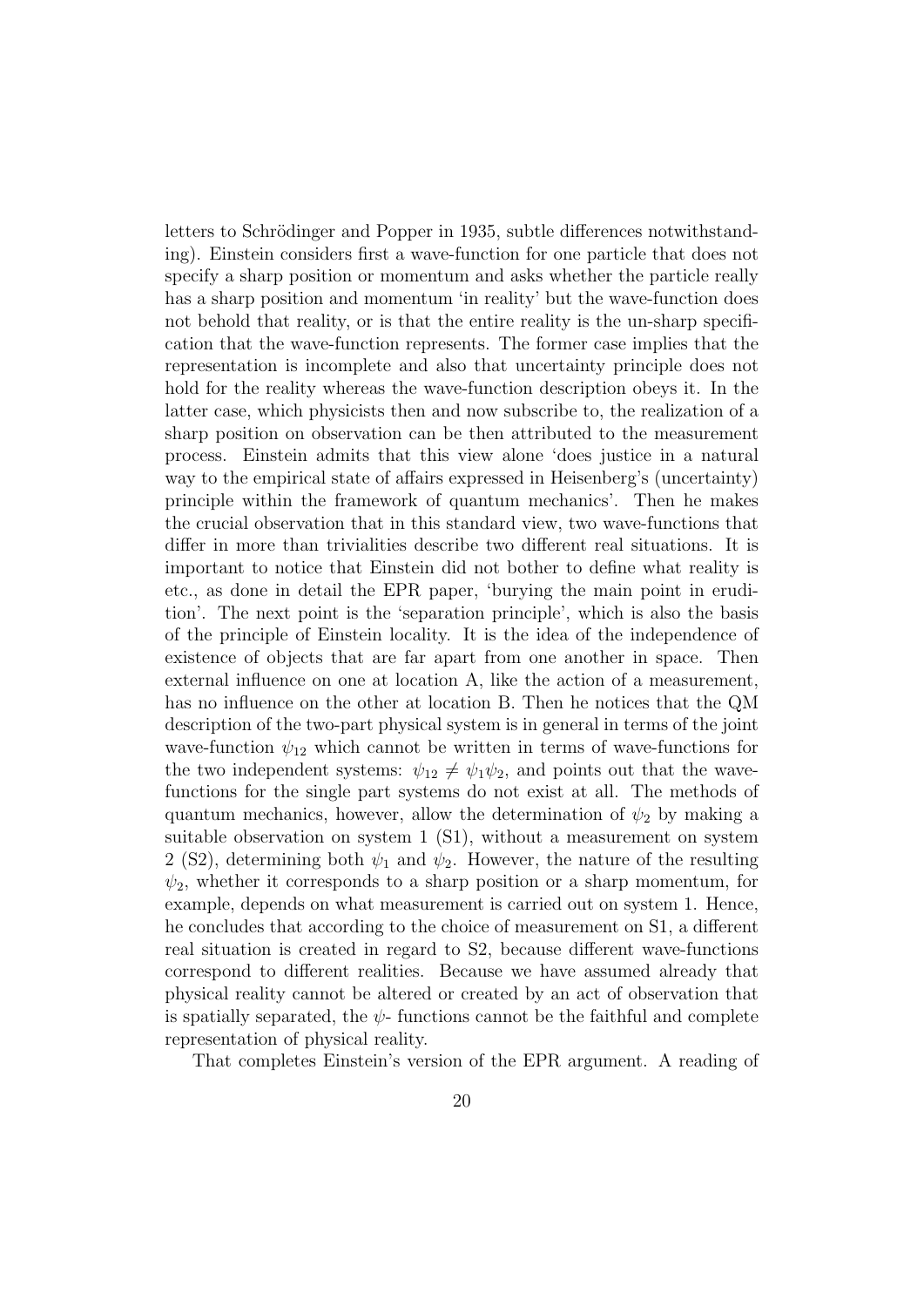the EPR Physical Review paper immediately shows why it does not faithfully represent Einstein's argument and why it is misleading and unnecessarily erudite.

In the section 'Reply to criticisms' in the Schilpp volume [\[21\]](#page-31-5), Einstein wrote,

I close these expositions, which have grown rather lengthy, concerning the interpretation of quantum theory with the reproduction of a brief conversation which I had with an important theoretical physicist. He: "I am inclined to believe in telepathy." I: "This has probably more to do with physics than with psychology." He: "Yes." —

### 6. From Wavefunctions to Quantum Fields: Vacuum vs. Cosmos

Quantum theory of physical systems consisting of large number of particles led to the concept of a quantum field associated with the particles, a generalization of the wave-function itself. These fields, one kind for each particle we know of, with the QM version of the electromagnetic field serving as a prototype, are fundamental and essential to modern physics with many success stories of precision calculations. Also, they are considered unavoidable if the quantum theory has to be formulated consistently with the theory of relativity. These fields are as unobservable as any other fields we considered, even though their space-time status is better than that of the wave-function familiar from quantum mechanics of a few particles. One of the fundamental features of such a field theory is that there is an infinite amount of 'zero-point' energy (ZPE) in the vacuum state of these fields. Vacuum state is a situation where there are no real particles apparent. Since these fields are modeled after oscillators with all possible frequencies and since an oscillator in QM has a zero point energy (energy in the lowest possible state) worth  $hf/2$  where h is the Planck's constant and f the frequency, an infinite or even a large number of oscillators in the field has very large, near-infinite amount of energy. This cannot be avoided, even though all this trouble came about because we had to use some unobservables in the theory. The early impression was that this really does not matter since a constant background energy has no observable consequence. The general attitude was that what cannot be observed, even an infinite amount of energy, need not bother us.

However, this relief was short lived because it was realized that there is in fact one dramatic observable consequence of a constant background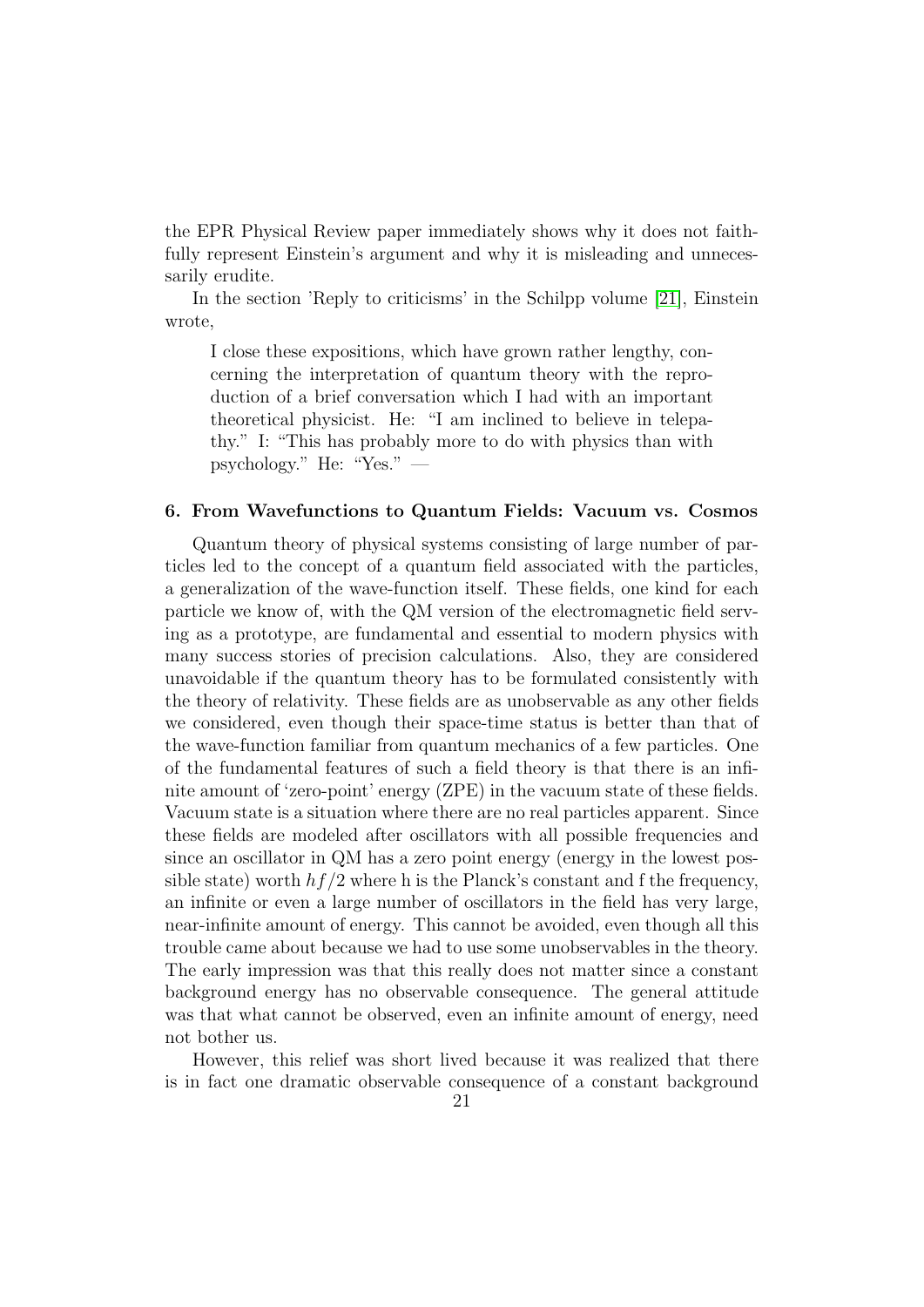energy. The rate of expansion of the universe, or the rate at which galaxies move away from each other, is directly proportional to the average energy density in the universe and nothing can be added or subtracted without affecting this observable and measured rate. This expectation from theory (the general theory of relativity) is verified at least approximately even if we do not make new hypothesis about dark matter and so on. Even though the amount of matter that is visible through the light emitted is estimated to be only 5% of what is required to explain the observed rate of expansion, we may say that there is an approximate consistency. In contrast, the vacuum zero-point energy calculated in the context of quantum field theories far exceeds, by numbers beyond imagination, what is reasonably consistent with the measured expansion rate of the universe. This is vexing problem of the large cosmological constant. Thus, observational cosmology provides a powerful test of our theories and the verdict goes against the theoretical structure (of quantum fields) we use today. No solution has been found and a solution may well have to deny the physical reality of quantum fields. This will also mean that we will have to reconstruct the relevant physical theories in terms of quantum fluctuations and energy of only matter, without the zero-point energy of the quantum fields. At present it is not known whether this is possible even in principle.

The Casimir force, Lamb shift, and the spontaneous emission from excited atoms are phenomena cited in support of the physical reality of the wave modes of the quantum fields in their 'vacuum state', when there are no real particles. However, the Casimir force, the prime example, can be derived as the interaction of the quantum fluctuating dipoles (atoms) in the material making the two surfaces, as the retarded van der Waals force, or as the integrated Casimir-Polder force between a material boundary and an atom [\[22\]](#page-31-6). Since all real boundaries are equal to the factual presence of matter with quantum zero-point motion, and not merely static mathematical conditions, the necessity of the vacuum modes in the Casimir force cannot be insisted because that would be double-counting; either picture is mathematically consistent when invoked alone. However, since matter and its zero point fluctuations are the only reality that is directly observed and verified, the mode picture can be seen only as a calculational tool, without physical reality to the wave modes. This argument is logically robust and it solves the problem of the divergent ZPE, since the matter density in the universe is finite and its ZPE is negligible.

Some aspects of the 'successful' standard model of particle physics, which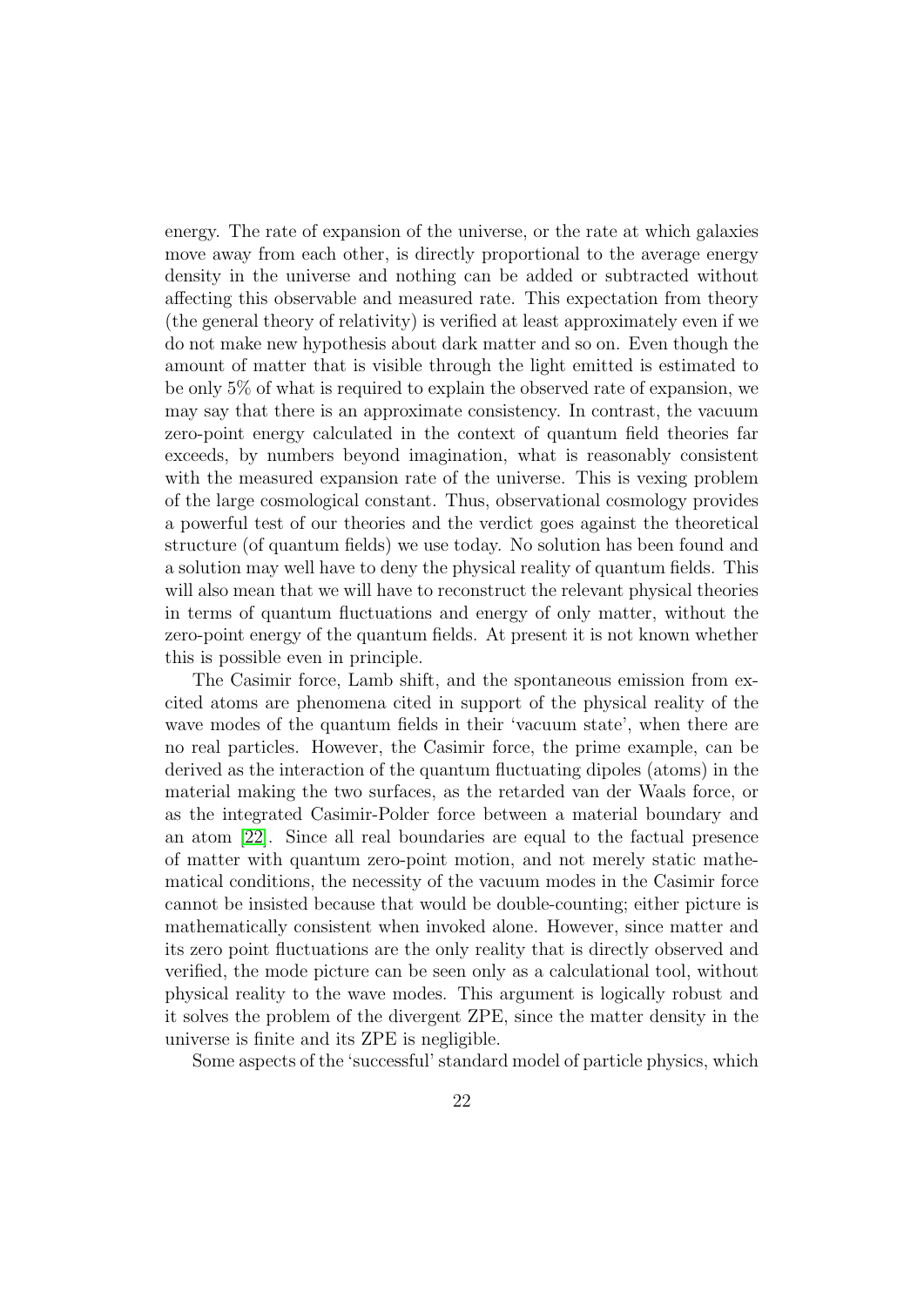depends on what is called ''gauge freedom' or freedom for changing the values of certain field quantities in the theory without observable effects, also may have to be reconsidered in detail in the context of the consequences for the dynamics of the universe.

### 7. Postulates as Reality

Postulates in physical theories are formal general statements on fundamental physical phenomena, usually and preferably extracted from observational evidence. What is peculiar in physics is that lack of falsifying evidence also can be taken as supporting evidence for a postulate, based on which the theory is constructed. If the theory turns out to be consistent with observations, especially those that come after the construction of the theory, the faith in the postulate is strengthened. Since accessible and realizable observations and experiments are vastly limited in comparison to the scope of a general theory, this situation allows postulates that are familiar and not easily falsifiable to be projected as truth and reality. The ill effects of this scenario is more and more evident in present day physics with many postulates, and several unobservable entities, outside the immediate reach of experimentation.

What will be surprising is that even the most familiar and all-pervading of fundamental physical theories – the special theory of relativity – suffers from this problem. Its fundamental postulate of the absolute constancy of the velocity of light relative to inertial observers is neither proved nor contested, but most physicists believe that it is amply verified to be true. The real nature of the physics of light and relativity is intimately related to the universe and matter and therefore we turn to a discussion of a new and essential paradigm of physics in relation to the universe in which it is formulated, tested and applied.

### 8. Universe, Space, Time and Notions of Reality

All our fundamental theories, without exception, were constructed and completed before we acquired any significant knowledge about the universe - its matter content, extent, history and dynamics. There are serious philosophical and physical issues involved here because all our theories assume, and in some cases require, empty space as their backdrop. However, matterfilled universe is also very gravitational and since we know now that gravitational interaction can change the rate of clocks and the length standards, the entire edifice of metrical physics needs a serious reconsideration.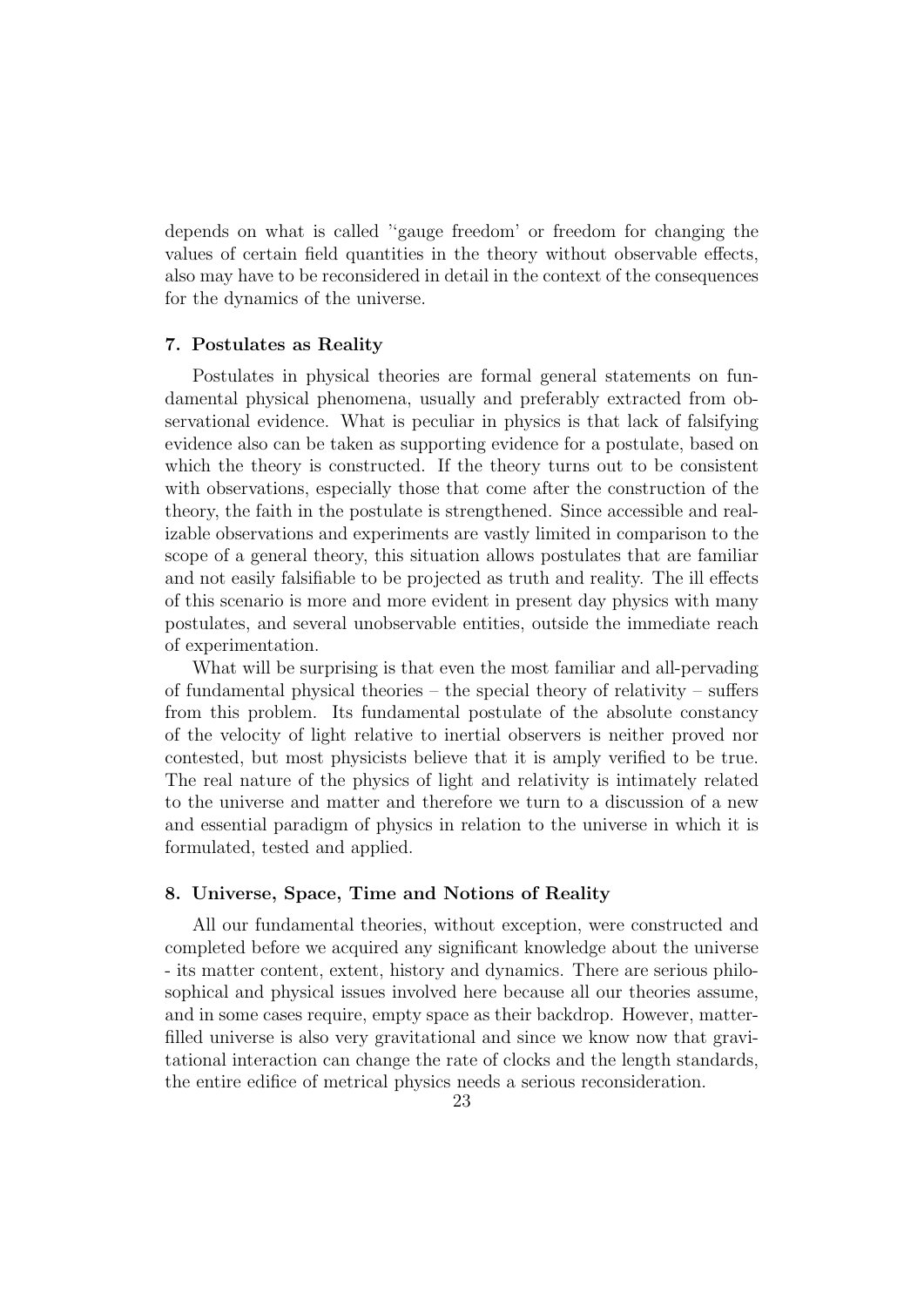To start with, all our theories are conceived, completed and tested in the presence of all the matter in the universe and if the relevant gravitational effects are not included and accounted for systematically, we could be working with deficient or incomplete theories, even when there is apparent agreement between what we expect from a theory and what we see observationally. All experimental results naturally include any cosmic gravitational effect that may be there, since all experiments are done in the unavoidable presence of such matter, whereas the theories presently used to interpret them assume an empty space-time as their background. A most plausible scenario is that many physical effects we see are in fact gravitational effects linked to the matter in the universe whereas our theories describe them as due to other reasons, sometimes dubious. This indeed is the case is now evident from several considerations but we will discuss only one or two relevant points here since our focus in this section is on examining the status of the unobservable space as a physical entity in physical theories. The full program to formulate physics in the 'once given universe', called Cosmic Relativity has many interesting features and predictions for relativity effects, electrodynamics and propagation of light. [\[23,](#page-31-7) [24,](#page-31-8) [25\]](#page-31-9). Its cardinal prediction of the Galilean nature of the propagation light is now verified in experiments [\[25,](#page-31-9) [26\]](#page-31-10).

Physicists seem very proud of their achievement of banishing the old 'ether' from physics and this is usually highlighted as an example of removing unobservables from physical theory. In fact, there are really no good empirical reasons that are brought forth in support of this achievement and the typical reasoning quotes the success of the special theory relativity that rendered the ether irrelevant. Treated rigorously from an empirical point of view, an unobservable like ether could never be 'disproved'. Often quoted remarks that the null result of the Michelson-Morley (M-M) experiment and its variants disprove the reality of ether are based on superficial understanding of both the physical analysis of the experimental result and the history of the issues involved. In fact, what happened was what Poincaré predicted. In 'Science and Hypothesis', he wrote [\[27\]](#page-31-11),

Whether the ether exists or not matters little – let us leave that to the metaphysicians; what is essential for us is, that everything happens as if it existed, and that this hypothesis is found to be suitable for the explanation of phenomena. After all, have we any other reason for believing in the existence of material objects? That, too, is only a convenient hypothesis; only, it will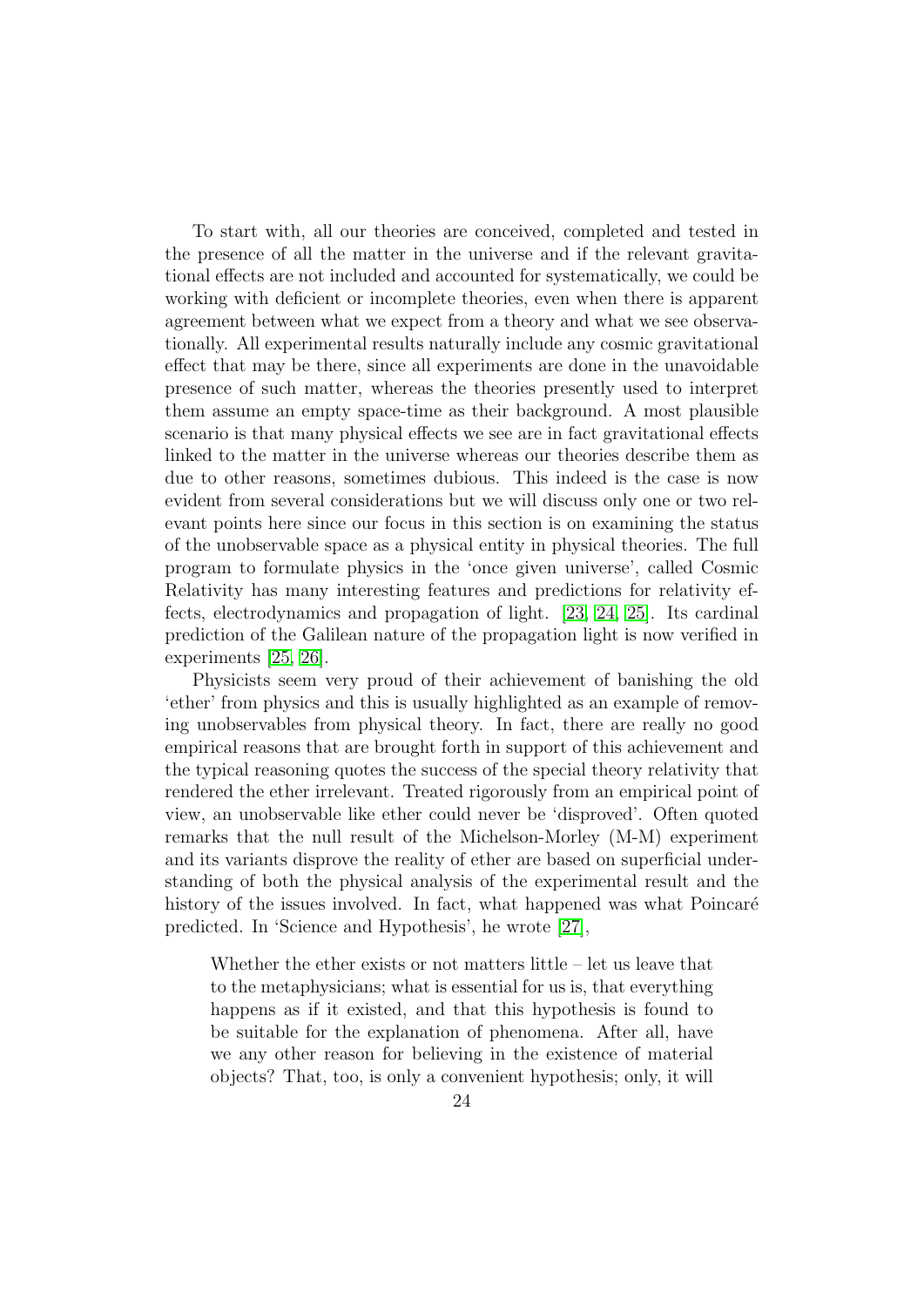never cease to be so, while some day, no doubt, the ether will be thrown aside as useless.

Special relativity, however, certainly deviated from the premise 'everything happens as if the ether existed'. Einstein's hypothesis of constant relative velocity for light is an elegant solution of the null result of the M-M experiment, and the Lorentz-Fitzgerald contraction hypothesis is another valid solution. Ironically, many experimenters continued to write that they were 'proving' the relativistic effects (of length contraction and time dilation) through their null results, well into the 1930s. Since the experimenters were in the very laboratory frame in which the interferometry experiments were performed, special relativity denies any length contraction or time dilation effects whereas many experimenters preferred to depend on such physical effects, rather than special relativity, to explain their null results.

Success of the special theory of relativity brought empty space and vacuum as major physical entities into physics. Not realizing that there was no empty space in reality and that the entire universe was filled with matter in some form, allowed a misguided enthusiasm about bestowing reality status to empty space and an associated time, together called space-time, even though there is no way to think about these without matter. Gravity was interpreted as the geometrical distortions that happen to space-time due the presence of matter or by a prior design. No doubt, the result was an elegant theory with great success but it alienated the physics of gravity from the physics of other interactions which could not be formulated the same way. Fundamental to these developments was the equivalence principle which is the universal relation between the 'charge' of the gravitational interaction, and 'inertia' in dynamics; both were identified and called by the same name, 'mass'. In this course, Ernest Mach's brilliant insights [\[7\]](#page-30-6) on the possible origin of inertia as due to interaction with matter around was dismissed as irrelevant, in spite of a hint of evidence in favour, in general relativistic effects related to rotation [\[28\]](#page-31-12). Later, this was distorted, by misinterpreting certain experimental results, to mean that what Mach said was incorrect [\[29\]](#page-31-13). Throwing out the unobservable ether is one thing, but daring to throw out the readily observable matter-filled Universe from consideration is a colossal error of judgment. In any case, the general theory of relativity is considered our best theory, and it is well tested. However, the aura about its geometrical nature with stress on empty space and time as physical entities is in fact overstated. This could very well be the red herring that delays the goal of a quantum theory of gravity [\[30\]](#page-31-14). It is even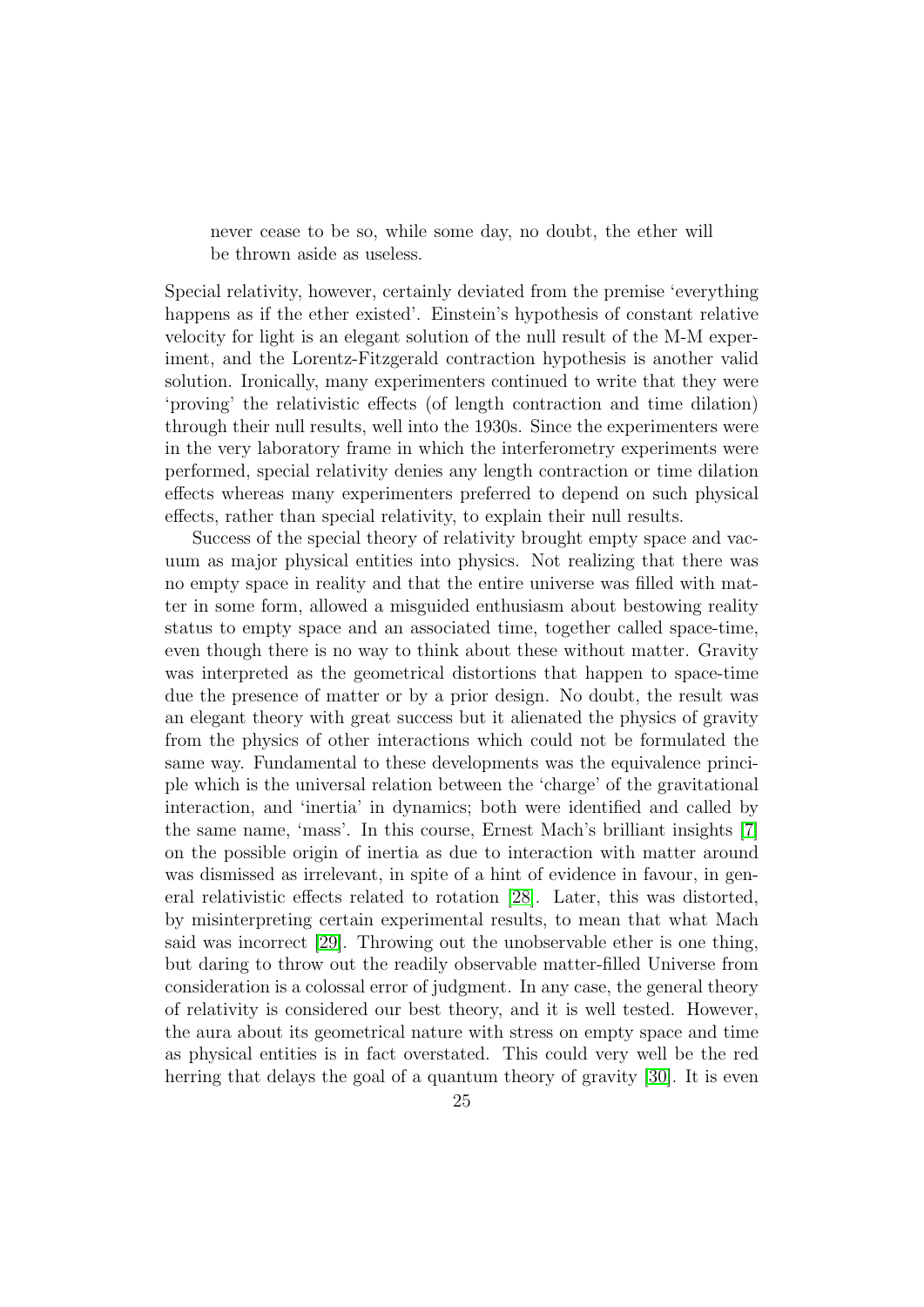likely that the geometrical interpretation of its application to the dynamics of the universe could contain some features that will need revision in future.

# 9. Special Relativity: The Theory Built on Several Unobservable Pillars

It is interesting to note that even real physical length contraction and time dilation are unobservables for the observer moving with the scale and clock because all such physical measurements are comparisons and the standard scale and clock used for the comparison also suffer exactly the same contraction and dilation. This unobservability for a comoving observer is of course different from the universal unobservability of some theoretical entities ('free creations of the human mind') we discussed. It is precisely the unobservability of these real physical effects that allows the special relativistic assertion that there is in fact no contraction or dilation in the comoving frame. Once the contraction is denied, then and only then, the invariance of the relative speed of light can be postulated as the explanation of the null results in the experiments.

This discussion shows how easily one can be mislead about the reality and truth of phenomena in physical nature because of our equating reality to what could be observed. Realizing that a measurement is often a comparison with a physical standard that is subject to the same physical effects we are trying to measure is of utmost importance in evaluating and testing a theory with empirical and logical rigour. Assertions that the standard tests of the M-M type prove special relativity and the constancy of the relative velocity of light lack this rigour  $[31]$ <sup>[2](#page-25-0)</sup>. In fact, as soon as round trip comparisons are included as possible tests of relativity theories, in which case cumulative effects like time dilation become observable, the weakness of special relativity is revealed [\[25,](#page-31-9) [32\]](#page-31-16). Clearly, 'unobservable' in physics does not always imply 'unreal'. Reality cannot be denied just because the phenomena is not observable by a limited and constrained class of observers.

The special theory of relativity implements the principle of relativity the invariance of the laws of physics in all inertial frames - by postulating

<span id="page-25-0"></span><sup>&</sup>lt;sup>2</sup>It is elementary to prove that neither the two-way experiments like the M-M experiment or the Kennedy-Thorndike experiment, nor any one-way experiment with spatially separated clocks can demarcate between Galilean propagation of light  $(c \pm v)$ , as in the Lorentz-Poincaré ether relativity, and the invariant relative velocity of light in Einstein's special relativity. All claims to the contrary are incorrect.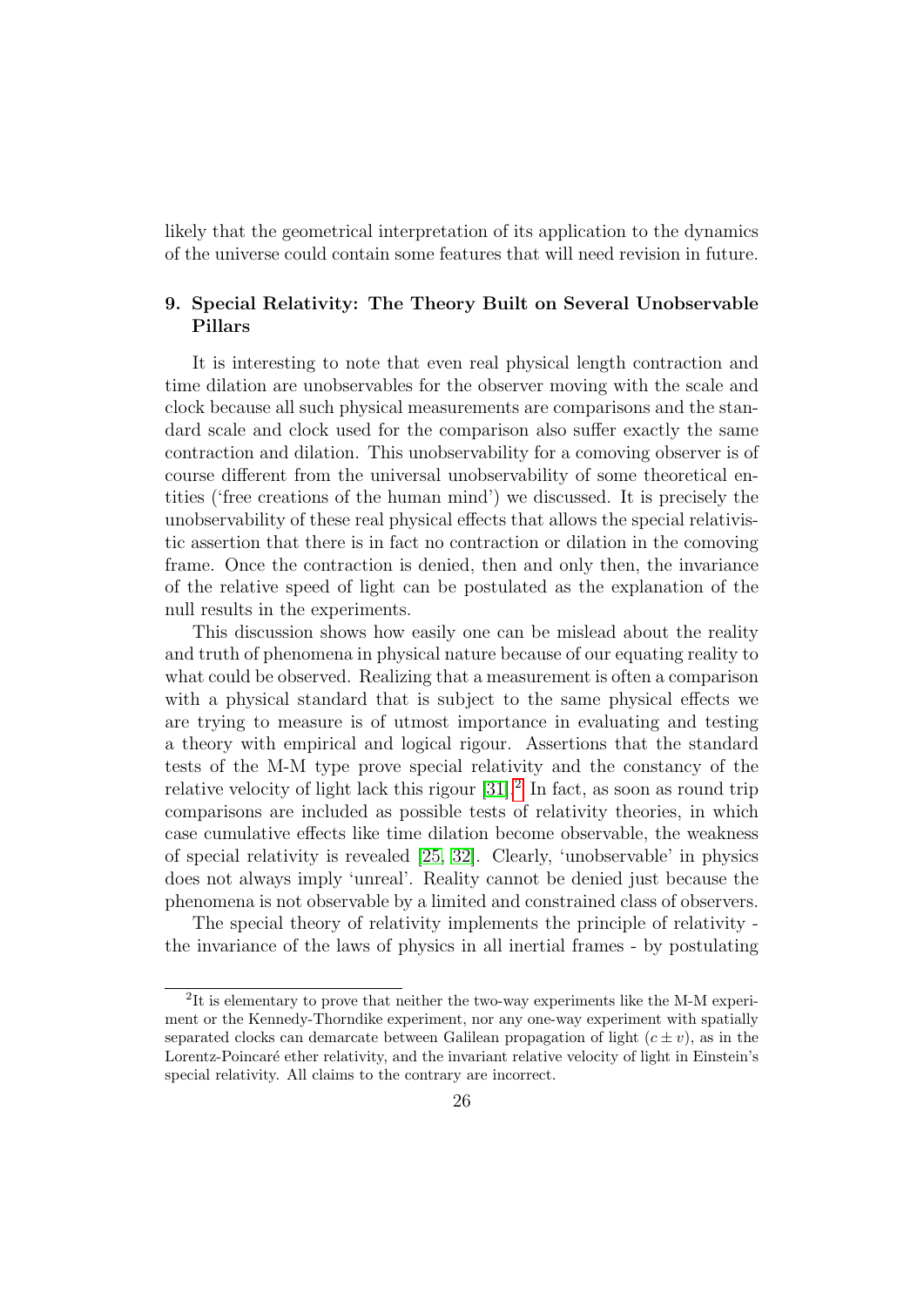

Figure 3: Making Galilean light Lorentzian relative to a moving frame by a direction and distance-dependent adjustment of time  $\delta t = v \Delta x/c^2$ , of a clock that is  $\Delta x$  away.

the absolute invariance of the relative speed of light in all frames in empty space. Its supporting pillars are two unobservables - empty space (and its velocity independent isotropy) and the absolute invariance of the relative one-way speed of light. Einstein realized that the one way speed of light over a stretch of spatial distance, which requires two clocks, is an unobservable in a limited sense. Since this measurement requires synchronization, the oneway speed depends on the convention for synchronization. Though only the two-way speed of light is experimentally shown to be an invariant, it is possible to postulate that even the one-way speed is an invariant by suitably defining a synchronization, embodied in the first order term of the Lorentz transformation. In fact, if the time light takes to cover a distance  $\Delta x$  is  $\Delta t = \Delta x/c$  in a stationary frame, it should take an additional duration of  $v\Delta t/c = v\Delta x/c^2$  relative to an observer moving at velocity v, if the relative velocity of light is not a constant.

However, if we postulate that the clock at the distance  $\Delta x$  requires a distance-dependent adjustment for some reason and decree that it is to be adjusted back by the amount  $\delta t = v \Delta x/c^2$ , the additional duration that (Galilean) light takes is cancelled. Then the apparent duration is just  $\Delta t = \Delta x/c$ , which is the same as the duration relative to observer at rest (figure 3). This is exactly like the Galilean adjustment of the moving coordinate reference X' where the coordinate values are compensated for the movement at velocity v for duration t as  $x = x - vt$ . But this adjustment of the clock allows us to claim that the speed of light measured with such a (fake) clock remains invariant to first order in  $v/c!$  Herein lies the circularity of the reality created by the special theory of relativity: propagation of light is used to define time of separated clocks and the same time is used to claim the invariance of the relative speed of light. (It is also relevant to note that the first order 'correction factor' is exactly what an absolute frame theory would give from its second order effect for the time shown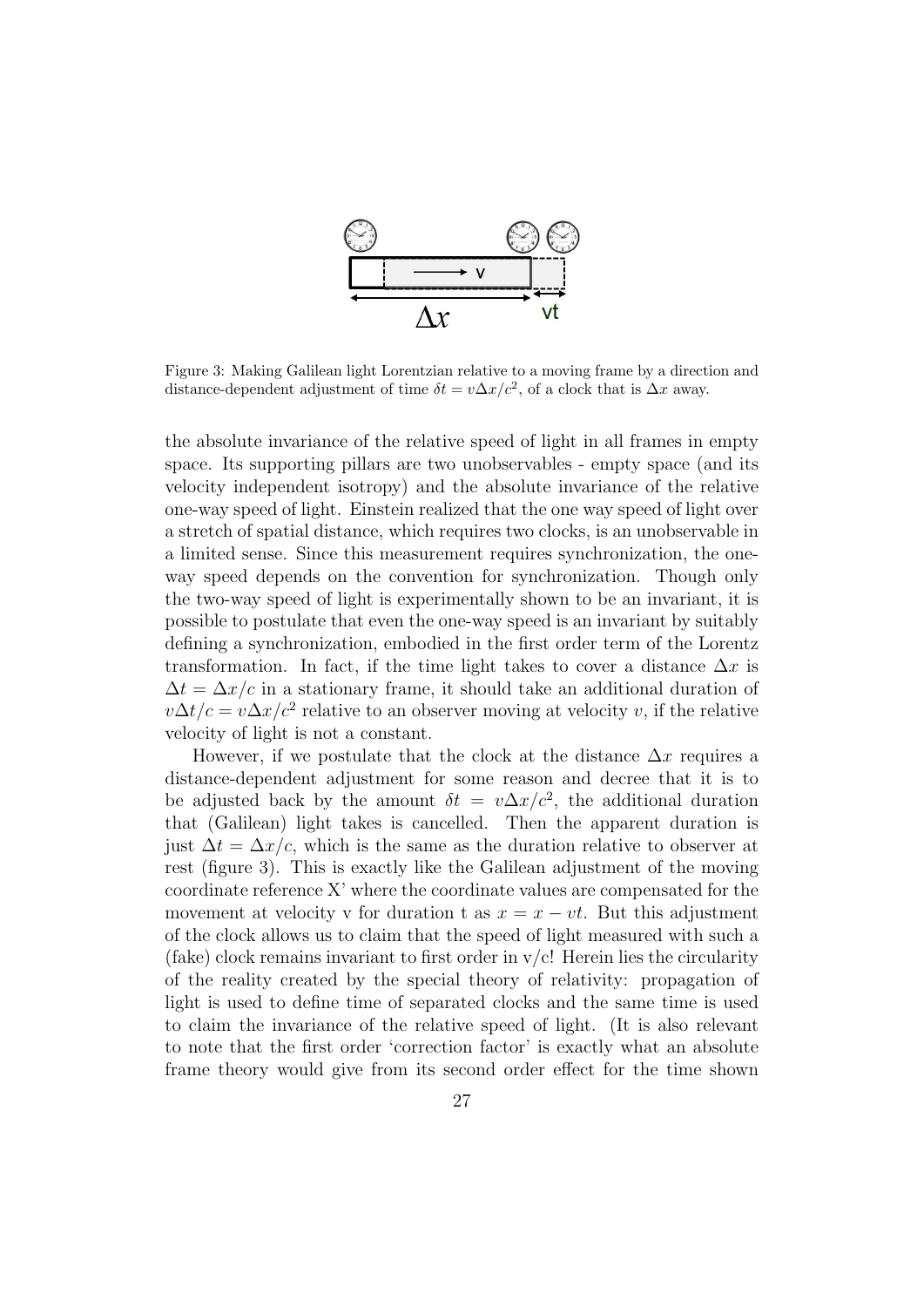by a clock synchronized at one end of the scale and then slowly moved to the other end,  $\Delta x$  distance away, when the entire system is moving at speed v.) It is important to stress the factual situation that no experiment has ever shown, independent of conventions or circular arguments, that the one-way speed of light is an invariant constant. (The smaller second order effect,  $(1 - v^2/c^2)^{1/2}$ , is in fact the only empirically verified correction to moving clocks, after round trips). In fact, the moment we can identify a universally synchronized clock – any phenomenon that serves as a timekeeping device which is the same everywhere in an extended spatial region - the hypothesis of the invariance of the one-way speed of light can be tested. Such a 'Galilean clock' will also be in conflict with the Lorentz transformation because it will show that the clock adjustment  $\delta t = v \Delta x/c^2$ at distance  $\Delta x$  is not real time, but it is unavoidable because inertial motion cannot be detected. This identifies exactly where the weak point of the theory lies.

### 10. Relativity and the Universe

A serious conflict arises between what we know about the universe today and what was constructed as the 'correct' theory of relativity in 1905. The special theory of relativity described all relativistic effects as due to relative motion between different inertial observers and maintained that the notion of special preferred frame, or an absolute frame of reference, cannot be sustained. In the special theory, the validity of the principle of relativity (the impossibility of detecting uniform motion by any physical phenomena) was linked to the invariance of the empty space - empty space remains homogeneous and isotropic to all inertial observers, independent of their velocity, and all these observers are hence equivalent. Then there is no universal time, nor a universal reference that makes the concept of absolute rest meaningful. Indeed, just the requirement that the geometry (metric) of empty space remains invariant under motion leads to the Lorentz transformations that form the entire basis of the theory. However, real space as we observationally know today is not empty at all. It is filled with matter. Therefore, the space appears very different to a moving observer in comparison to an observer who is stationary relative to the average matter distribution. In relation to a moving observer, the entire matter moves as a large directional current and the space appears anisotropic, proportional to the velocity. This is in fact easily observable by a moving observer as the 'dipole anisotropy' of the cosmic microwave background radiation (CMBR).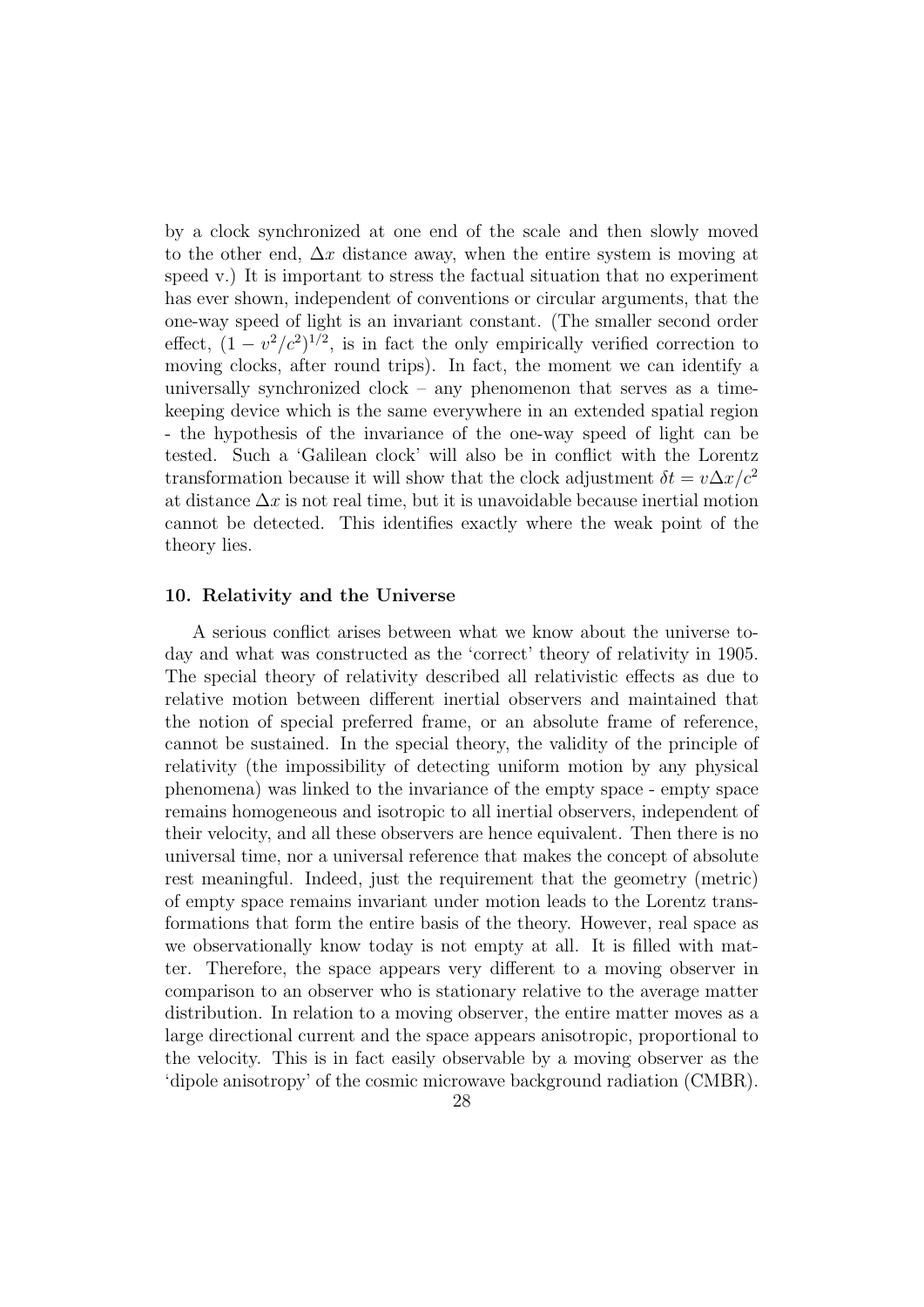There is indeed operational and conceptual meaning to a state of absolute rest in such a situation. Since space does not remain isotropic in a moving frame, the underlying geometry is clearly anisotropic in moving frames and the inconsistency of the Lorentz transformations to describe the situation is immediately evident - Lorentz transformations preserve isotropy and homogeneity whereas isotropy is broken under motion in real matter filled space. There is even a universal absolute time since the evolving matter and radiation that define time have essentially the same history everywhere in the universe. Operationally, the slowly decreasing temperature of the cosmic microwave background radiation can be taken as this universal time and it is automatically synchronized everywhere in the universe. Thus, we have identified a reasonably precise and useful Galilean clock [\[25\]](#page-31-9). Indeed, the whole premise of special relativity is made invalid by the evolving observable matter-filled universe. Replacing the unobservable ether and the even more unobservable empty space with an observable matter-filled universe as the background arena of physics restores logical and empirical consistency of physical theory with the gravitational presence of the universe.

One can go further and answer several questions that arise. The anisotropic space and its geometry in the frame of the moving observer can be correctly described by the Galilean transformation and, along with the gravitational action of the matter and matter current in the universe, all observed relativistic effects like time dilation are explained [\[25\]](#page-31-9). This framework also shows that inertia is indeed the resistance to acceleration arising in the gravitational interaction with the entire matter in the universe, as Mach had guessed. Most surprisingly, Newton's law of motion emerges naturally as a gravitational effect on motion [\[33\]](#page-31-17). Along the way, the principle of relativity and the equivalence principle, hitherto considered as essential postulates for physics in the unobservable empty space materialize as consequences of the gravitational action of the matter-filled universe. The lesson from this development is that relativity without cosmic matter is empty relativity with no physical effects on moving clocks etc. Physics in empty space is meaningless. Matter and its gravity indeed are the real basis for relativity and dynamics. With this realization, and several empirical consequences and supporting evidences in the context of detailed behaviour of clocks and the one-way propagation of light, the concept of absolute rest, absolute space and time are firmly back into physics and the issues of reality are linked inseparably to the reality of matter and its gravitational action. The most drastic consequence of the return of the absolute is un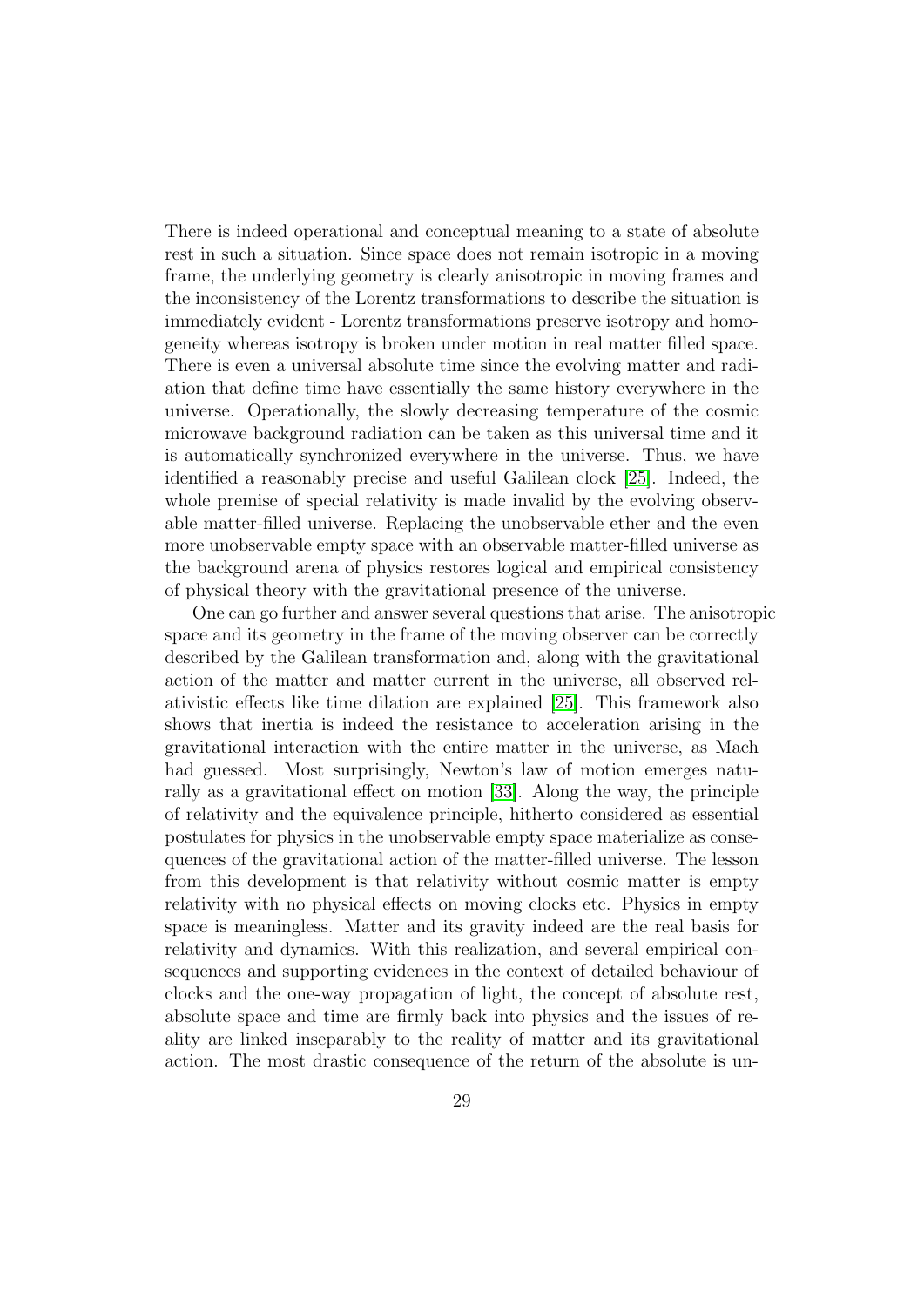derstandably in the behaviour of light. Unambiguous empirical evidence for the first order non-invariance of the relative velocity of light [\[25\]](#page-31-9), while preserving the upper limit of c for all motion in the cosmic frame, restores the underlying reality of a cosmic matter-based paradigm of relativity and dynamics. That we continue to use the unobservable gravitational field for a convenient description of this scenario is another matter!

### 11. Concluding Comments

It seems that the use of unobservable entities is unavoidable for theorizing about the physical nature. However, it is very important to be watchful and critical about their overall consistency within the structure of physics as well as their implications to all conceivable physical situations. The problem is not really the use of unobservables, but the insistence on noncritically extrapolating from the resulting successes of the physical theory on a limited set of predictions to the unquestionable reality of the unobservable. Unobservable wave-functions and quantum fields in modern physics emerged naturally from theoretical needs, but their ontological status is a source of constant debate and worry. While the wave-function can be lived with, but for the bitter feeling and frustration of not being satisfied with sufficient understanding of the space-time picture of cause-effect relations in the microscopic world, the damaging inconsistency of some features of the quantum fields with the dynamics of the universe is something that needs cure in a future theory. It is clear that the inseparable and everpresent gravitational link to the matter-filled universe is in conflict with a theoretical framework that relies on the unobservable empty space and the associated time as its basis of physical effects. In fact, physical changes that have no cause in physical interactions are suspect and they always point to the need for a new theory. At least in this case, a much better realistic basis is provided by the paradigm of Cosmic Relativity that derives all relativistic physical effects as due to matter and its gravity in the universe. With this realization, the absolute frames of space and time are back in physics. Not surprisingly, this paradigm with its universal cosmic links and physical inseparability also holds human concepts of harmony and beauty [\[34\]](#page-31-18).

While a program to banish all unobservables from physical theory is unlikely to succeed, and perhaps even unnecessary, they are both the strong and weak points of theoretical descriptions of physical nature. Analyzing them for empirical and philosophical consistency and integrity is always a promising path towards a better theory.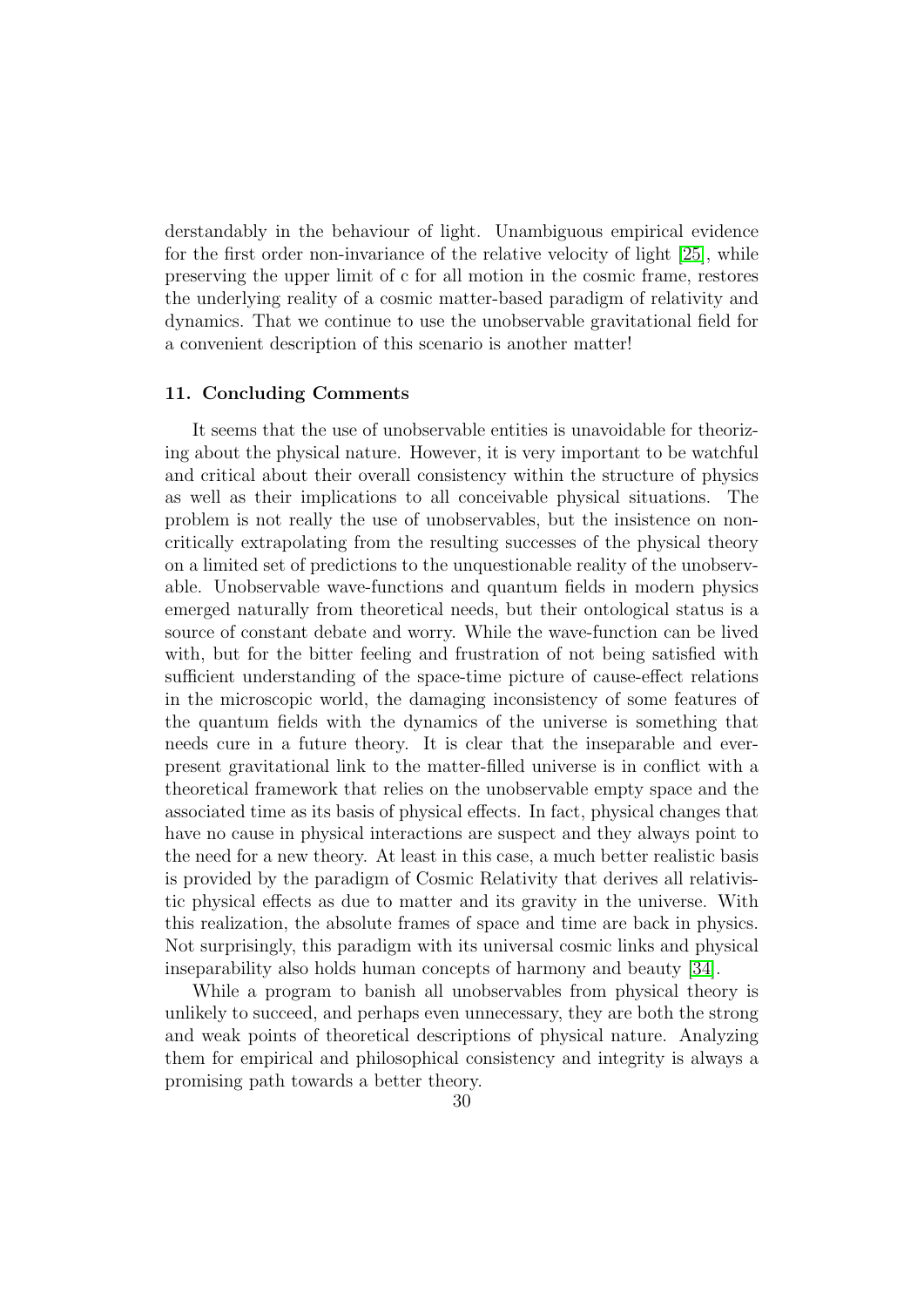### Acknowledgments

I thank Partha Ghose and Peter deSouza for the invitation as well as for the friendly and warm hospitality at the Indian Institute of Advanced Studies, Shimla, during the superbly nourishing seminar, 'The Nature of Reality: The Perennial Debate' (March, 2012). Discussions with several participants, especially the philosophers who expect better rigour, have spurred and helped me to sharpen some of the thoughts presented in this paper. Conversations with Martine Armand on the contents and style have helped in a clearer presentation.

### References

- <span id="page-30-0"></span>[1] C. S. Unnikrishnan, Universe from beyond: Role of unobservables in physics, in S. Menon, B.V.Sreekantan, Anindya Sinha, Philip Clayton, R Narasimha (Eds.) Science and Beyond: Cosmology, Consciousness and Technology in Indic traditions, (National Institute of Advanced Studies, Bangalore, 2004), pp. 224-229
- <span id="page-30-1"></span>[2] C. S. Unnikrishnan, The role of unobservables in modern pPhysics and our links to the physical universe, in P. Bilimoria and M. K. Sridhar (Eds.) Traditions of Science: Cross Cultural Perspectives (New Delhi: Munshiram Manoharlal Publishers Pvt. Ltd. , 2007), pp. 317-323.
- <span id="page-30-2"></span>[3] A. Einstein, Physics and reality, The Journal of the Franklin Institute, 221 (1936), pp. 349-382.
- <span id="page-30-3"></span>[4] A. Einstein, The problem of space, ether, and the field in physics, in Mein Weltbild (My Worldview), (Amsterdam: Querido Verlag, 1934).
- <span id="page-30-4"></span>[5] M. Jammer, Concepts of Space: The History of Theories of Space in Physics (Cambridge, Massachusetts: Harvard University Press, 1954).
- <span id="page-30-5"></span>[6] The first scholium after definitions in Newton's Principia (Book 1) attempts to grasp the primary concepts of space and time.
- <span id="page-30-6"></span>[7] E. Mach, The Science of Mechanics (London: The Open Court Publishing Co., 1942).
- <span id="page-30-7"></span>[8] B. d'Espagnat, Reality and the Physicist, (Cambridge: Cambridge University Press, 1989).
- <span id="page-30-8"></span>[9] A. Pais, Einstein and the quantum theory, Rev. Mod. Phys., 51 (1979), pp. 863-914.
- <span id="page-30-9"></span>[10] This refers to a famous query by Einstein on reality in the QM description, quoted in reference 9.
- <span id="page-30-10"></span>[11] P. Ghose, Testing Quantum Mechanics on new Ground (Cambridge: Cambridge University Press, 2006).
- <span id="page-30-11"></span>[12] A. Einstein, B. Podolsky and N. Rosen, Can quantum-mechanical description of physical reality be considered complete?, Phys. Rev., 47 (1935), pp. 777-780.
- <span id="page-30-12"></span>[13] J. S. Bell, Speakable and Unspeakable in Quantum Mechanics (Cambridge: Cambridge University Press, 1988).
- <span id="page-30-13"></span>[14] C. S. Unnikrihnan, Conservation laws, correlations functions and Bells inequalities, Europhysics Letters, 69 (2005), pp. 489-495.